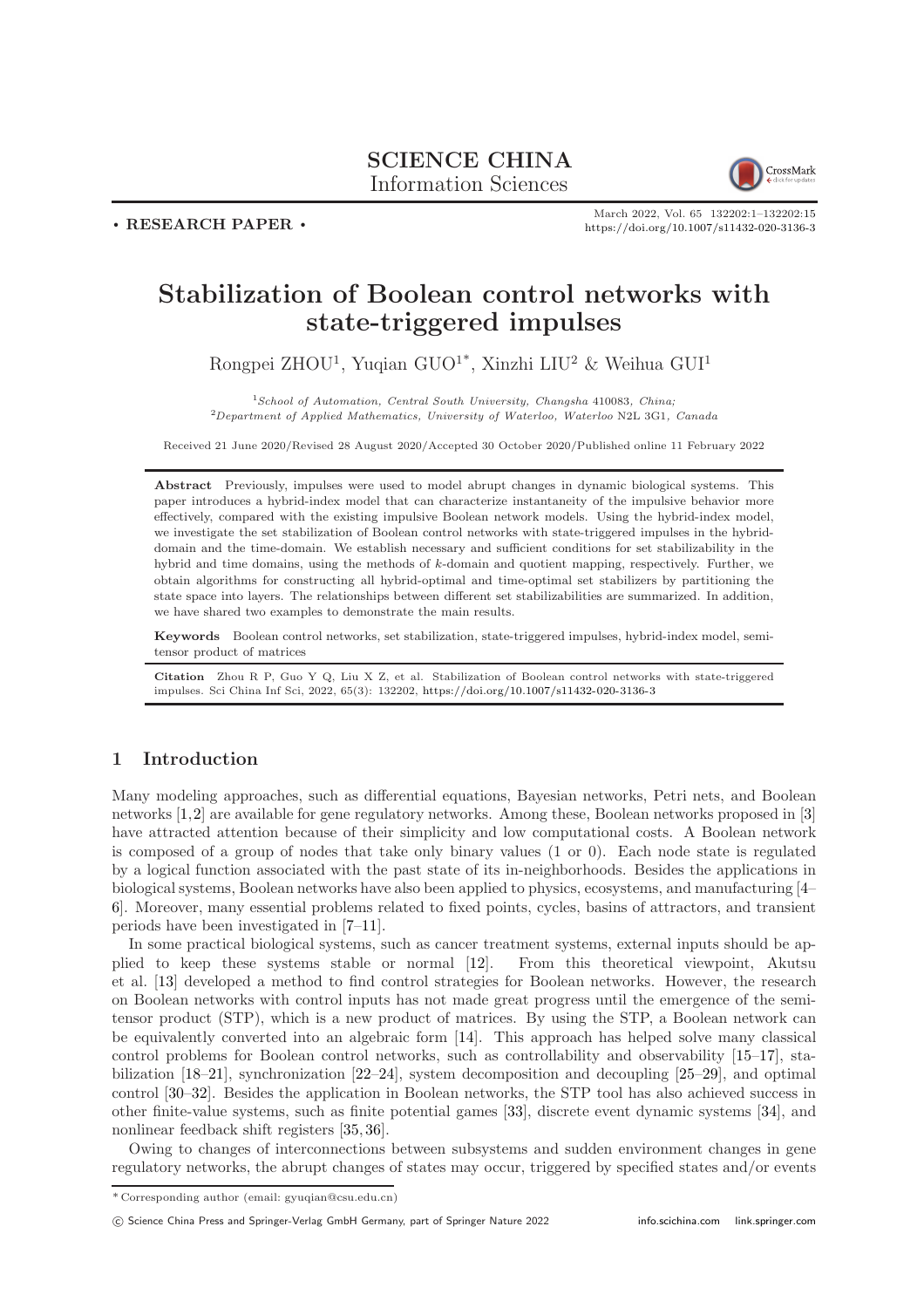and at certain time instants. In the cell division of gene regulatory networks, the deoxyribonucleic acid (DNA) number is constant during cell growth, except the S phase in which the DNA number is doubled but immediately halved after division of each daughter cell [\[37\]](#page-14-9). As described in [\[37\]](#page-14-9), this abrupt change in the DNA number can be modeled as an impulse. To mathematically characterize the abrupt changes of gene regulatory networks, the model of Boolean control networks with impulsive perturbation was introduced in [\[38,](#page-14-10) [39\]](#page-14-11). This model is of the form:

<span id="page-1-0"></span>
$$
\begin{cases} X(t+1) = f(X(t), U(t)), \ t \neq \tau_k, \\ X(t+1) = g(X(t)), \qquad t = \tau_k, \end{cases}
$$
\n(1)

where  $X(t) \in \mathscr{D}^n$ ,  $U(t) \in \mathscr{D}^m$  are the state and input variables, respectively, and  $\{\tau_k\}_{k \in \mathbb{N}}$  is the set of impulsive time instants, which is called the time-triggered impulsive model. In model [\(1\)](#page-1-0), the system dynamics experiences change at prescribed time instants  $\{\tau_k\}_{k\in\mathbb{N}}$ , modeled as impulses. Under the time-triggered impulsive model framework, some basic control problems have been investigated, such as controllability [\[39\]](#page-14-11), stabilization [\[38,](#page-14-10) [40\]](#page-14-12), optimal control [\[41\]](#page-14-13), and event-triggered control [\[42](#page-14-14)[–44\]](#page-14-15).

The time scale of an impulsive process is identical with that of the nonimpulsive process. Therefore, model [\(1\)](#page-1-0) can be regarded as a special kind of switched systems. In other words, it does not characterize the instantaneity of these sudden and sharp changes (i.e., impulsive behaviors) well. To deal with this issue, we will employ a hybrid-index model, which was proposed in [\[45\]](#page-14-16). In this model, the states are defined by  $X(t, j)$ , where the indices t and j represent the time step and number of impulses, respectively. The evolution of the impulsive Boolean control network (IBCN) can be divided into two parts—the jump process and the step process. If the impulsive condition is triggered, the system experiences the impulse in the form of jumping, where time step t remains unchanged and the number of impulses  $j$ turns into  $j + 1$ . In addition, the system steps forward if the impulse does not occur. According to the properties, the hybrid-index model can not only be clearly distinguished from the time-triggered model, but it can also intuitively characterize the instantaneity of the impulsive behavior. In the control theory study, stability and stabilization are two unavoidable problems for a new model. Thus, this paper investigates set stabilization of IBCNs based on the hybrid-index model, which is a natural generalization of single-node stabilization. Many classical problems can be classified as special cases of set stabilization (for example, synchronization and output regulation). Therefore, the research on set stabilization of general Boolean networks (including Boolean control networks, switched Boolean control networks, and probabilistic Boolean control networks) has become increasingly popular [\[21,](#page-13-13) [46](#page-14-17)[–48\]](#page-14-18). From this point of view, the research on set stabilization of IBCNs based on the hybrid-index model has great theoretical significance and potential applications.

To avoid Zeno behaviors, we introduce the concept of forward completeness for the IBCN, which indicates that any solution can step forward to infinity along the time axis instead of jumping at some time instant all the time. According to the characteristics of the hybrid-index model, the solution to the IBCN is a spatial trajectory related to the hybrid-index pair  $(t, j)$ , and this solution is called the hybriddomain solution. The instantaneity of the impulsive jumping process makes it difficult to accurately measure complete information of the jumping process. Moreover, from a macro-timescale view of the system, the details of instantaneous jumping can be ignored. Accordingly, the time-domain solution is naturally introduced, which is the sequence of states after all jumps at each time instant. This solution is also a subsequence of the hybrid-domain solution.

Corresponding to these two types of solutions, we have defined two kinds of stabilizabilities: hybriddomain stabilizability and time-domain stabilizability. Considering the hybrid-domain stabilizability, a k-domain logical control system (LCS) is constructed according to the original IBCN, which is essentially a special switched LCS without focusing on the action (stepping or jumping) at each time instant. Based on this construction, an IBCN, where the impulses are triggered by some special states (i.e., statetriggered impulses), is hybrid-domain stabilizable with respect to a set of target states if and only if (iff) it is forward complete and the k-domain LCS is stabilizable with respect to the same set. Accordingly, a necessary and sufficient condition for set stabilizability in the hybrid-domain follows from this method. Subsequently, we propose an algorithm for constructing controllers to ensure that any state can converge to the target set within its shortest transient period. The controllers are called the hybrid-optimal set stabilizers. Note that all the hybrid-optimal set stabilizers can be found by this algorithm.

To investigate time-domain stabilizability, a quotient LCS is obtained by constructing a quotient mapping that projects an IBCN onto the quotient space. This quotient space can be treated as a set of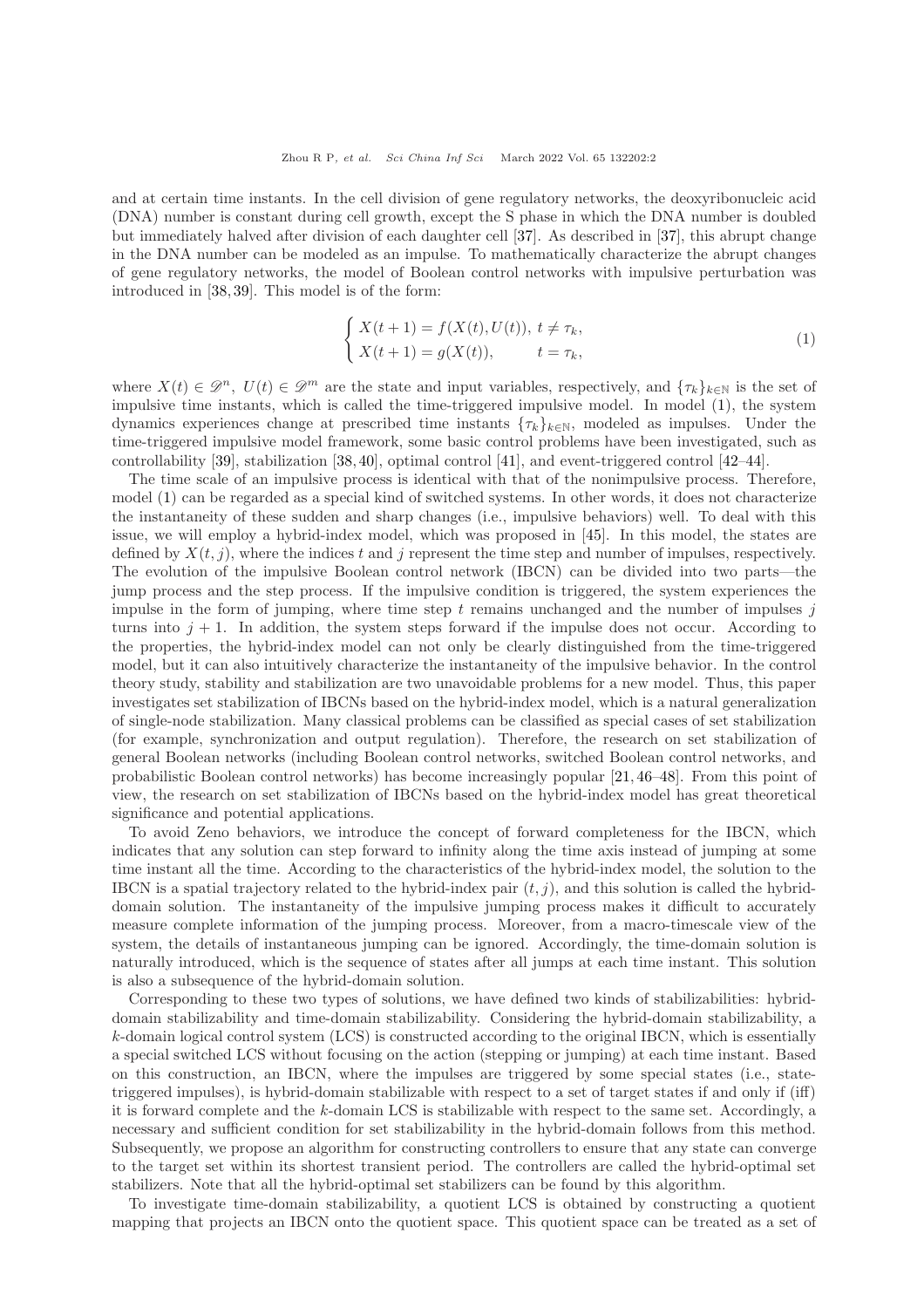<span id="page-2-1"></span>

| Notation                                           | Definition                                     | Notation                            | Definition                                          |  |  |  |  |  |
|----------------------------------------------------|------------------------------------------------|-------------------------------------|-----------------------------------------------------|--|--|--|--|--|
| N                                                  | Set of natural numbers                         | $\mathscr{D}$                       | Logic domain $\{0, 1\}$                             |  |  |  |  |  |
| n:m                                                | Set of integers k satisfying $n \leq k \leq m$ | $I_n$                               | $n \times n$ identity matrix                        |  |  |  |  |  |
| $\delta_n^i$                                       | The <i>i</i> th column of $I_n$                | $\Delta_n$                          | Set of columns of $I_n$                             |  |  |  |  |  |
| $\mathscr{L}_{n \times m}$                         | Set of $n \times m$ logical matrices           | $\mathrm{Col}_i(A)$                 | The <i>i</i> th column of matrix A                  |  |  |  |  |  |
| $\mathscr{B}_{n \times m}$                         | Set of $n \times m$ Boolean matrices           | Col(A)                              | Set of columns of matrix A                          |  |  |  |  |  |
| $[A]_{i,j}$                                        | $(i, j)$ -element of matrix A                  | $A^{\rm T}$                         | Transpose of matrix $A$                             |  |  |  |  |  |
| $W_{[n,m]}$                                        | Swap matrix with indices $n$ and $m$           | $ \mathcal{M} $                     | Cardinal number of set $M$                          |  |  |  |  |  |
| $\Lambda_{\mathcal{M}}$                            | Index set of state set $\mathcal M$            | $\mathcal{M}^c$                     | Complement of set $M$                               |  |  |  |  |  |
| $\overline{M}$                                     | Indicator matrix of set M                      | $\mathcal{M} \setminus \mathcal{N}$ | Set $\{x \in \mathcal{M}   x \notin \mathcal{N}\}\$ |  |  |  |  |  |
| $\mathbf{1}_{m \times n}(\mathbf{0}_{m \times n})$ | A matrix with all elements being $1(0)$        | $\otimes$                           | Kronecker product                                   |  |  |  |  |  |
| $X_{\mathscr{B}}$                                  | Boolean product                                | $\ltimes$                           | <b>STP</b>                                          |  |  |  |  |  |
| $A^{(k)}$                                          | The kth Boolean power of matrix A              | $\times_{\mathscr{B}}$              | Boolean STP                                         |  |  |  |  |  |

Table 1 Notations

untriggerable states. The resulting LCS retains the dynamics of the original IBCN in the time-domain, but the details of jumping are ignored. Therefore, an IBCN is time-domain stabilizable with respect to a target subset iff it is forward complete, and its quotient LCS is stabilizable with respect to the identical subset. Next, a necessary and sufficient condition of stabilizability in the time domain is proposed based on this idea. Next, an algorithm for constructing the time-optimal set stabilizers is proposed, which guarantees that each state converges to the target subset within its shortest transient period. Note that we can determine all the time-optimal set stabilizers according to this algorithm.

The rest of this paper is organized as follows. Section [2](#page-2-0) presents some necessary preliminaries, the hybrid-index model, forward completeness, and definitions of set stabilizability and feedback set stabilizability in both hybrid and time domains. Sections [3](#page-4-0) and [4](#page-7-0) investigate the hybrid-domain and timedomain stabilizability, respectively, and propose algorithms for constructing all the hybrid-optimal and time-optimal stabilizers. The relationships between different stabilizabilities are discussed in Section [5.](#page-10-0) Section [6](#page-10-1) provides two numerical examples to illustrate the effectiveness of the results presented in this paper. Section [7](#page-13-16) provides a brief conclusion. The notations used in this paper are listed in Table [1.](#page-2-1)

## <span id="page-2-0"></span>2 Preliminaries and problem formulation

### 2.1 Preliminaries

**Definition 1** ([\[14\]](#page-13-9)). The STP of any two matrices A and B can be defined as  $A \ltimes B := (A \otimes I_{l/n})(B \otimes I_{l/n})$ , where A and B are  $m \times n$  and  $p \times q$  matrices, respectively; l is the least common multiple of n and p, and ⊗ represents the Kronecker product of matrices.

Note that the conventional matrix product AB is the special case with  $n = p$  of the STP  $A \ltimes B$ . Hereinafter, we omit symbol '<sub>⊠</sub>' without raising any confusion.

**Definition 2** ([\[14\]](#page-13-9)). The Boolean product of any two matrices  $A \in \mathscr{B}_{n \times m}$  and  $A \in \mathscr{B}_{m \times p}$  is defined as  $A \times_{\mathscr{B}} B := C \in \mathscr{B}_{n \times p}$ , where  $[C]_{i,j} = [A]_{i,1}[B]_{1,j} \vee [A]_{i,2}[B]_{2,j} \vee \cdots \vee [A]_{i,m}[B]_{m,j}, i \in [1:n], j \in [1:p].$ Then, we define the Boolean STP of any two matrices  $P \in \mathscr{B}_{m \times n}$  and  $Q \in \mathscr{B}_{p \times q}$  as  $P \ltimes_{\mathscr{B}} Q :=$  $(P \otimes I_{l/n}) \times \mathscr{B}(Q \otimes I_{l/n})$ , where l represents the least common multiple of n and p. Specially, if  $P \in \mathscr{B}_{m \times m}$ , we define the Boolean power of  $P$  as

$$
P^{(k)} := \underbrace{P \ltimes_{\mathscr{B}} P \ltimes_{\mathscr{B}} \cdots \ltimes_{\mathscr{B}} P}_{k}.
$$

We set an equivalence relation between  $\mathscr D$  and  $\Delta_2$  as follows:  $X \sim x := \delta_2^{2-X} \in \Delta_2, \forall X \in \mathscr D$ , where x is called the vector form of X. Then, the following claim holds by some basic properties of the STP.

<span id="page-2-2"></span>**Lemma 1** ([\[14\]](#page-13-9)). Any logical function  $l(X_1, X_2, \ldots, X_k)$  can be expressed in a multi-linear form  $l(x_1, x_2, \ldots, x_k)$  $\dots, x_k) = L \ltimes x_1 \ltimes x_2 \ltimes \cdots \ltimes x_k$ , where  $x_i \in \Delta$  is the vector form of the logical variable  $X_i \in \mathcal{D}, i \in [1:k]$ , and  $L \in \mathscr{L}_{2 \times 2^k}$  is the structure matrix of l, which is also uniquely determined by l.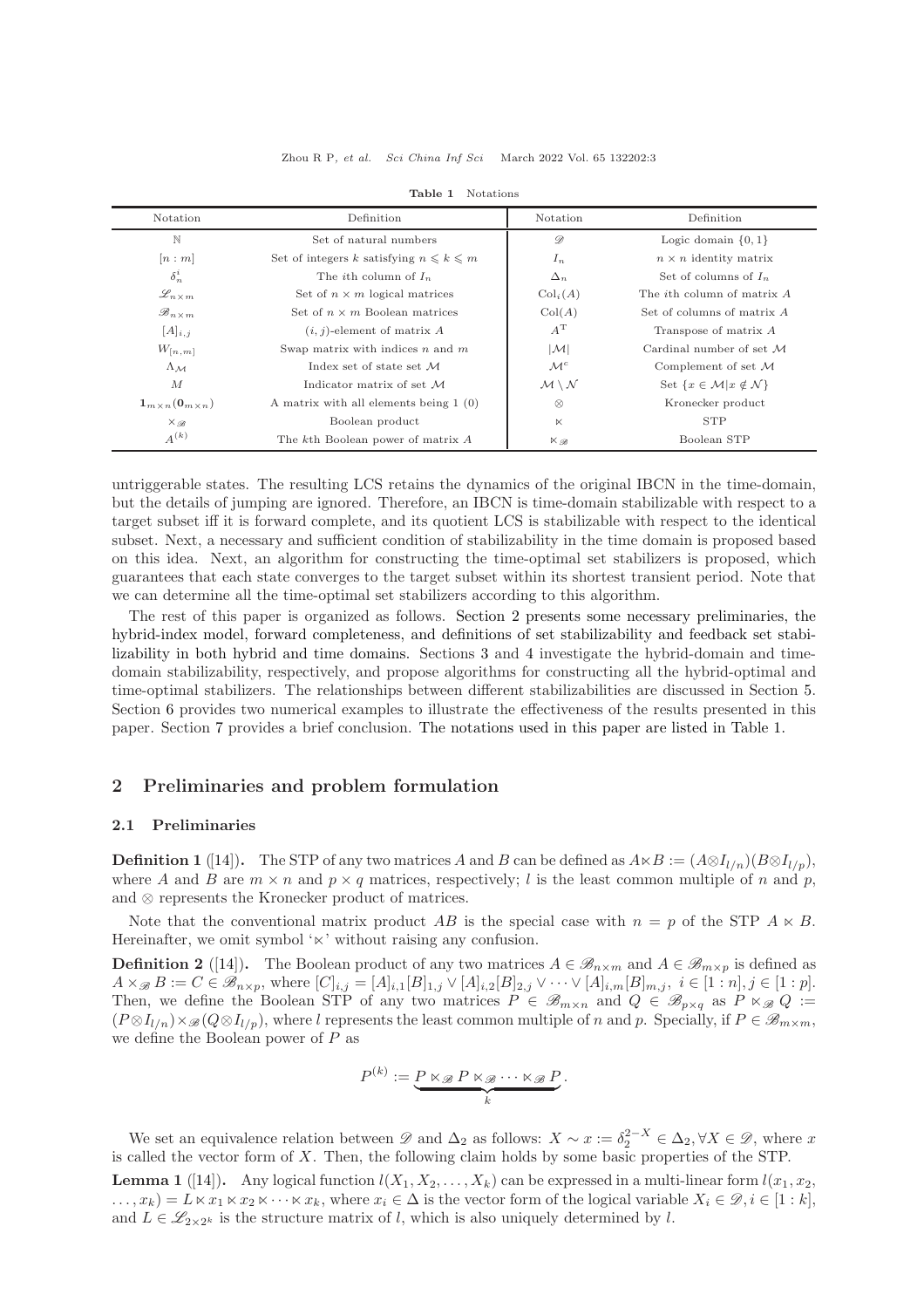#### 2.2 Hybrid-index model

A Boolean control network with state-triggered impulses is described by

<span id="page-3-0"></span>
$$
\begin{cases} X(t+1,j) = f(X(t,j),U(t)), \ X(t,j) \in \mathbb{S}, \\ X(t,j+1) = g(X(t,j)), \qquad X(t,j) \in \mathbb{J}, \end{cases}
$$
\n(2)

where  $X(t, j) = [X_1(t, j) X_2(t, j) \cdots X_n(t, j)]^T \in \mathcal{D}^n$  and  $U(t) = [U_1(t) U_2(t) \cdots U_m(t)]^T \in \mathcal{D}^m$ with  $X_i(t, j) \in \mathcal{D}, U_k(t) \in \mathcal{D}, i \in [1:n], k \in [1:m]$ , and quantities n and m represent the number of state and input nodes, respectively;  $f : \mathscr{D}^{m+n} \to \mathscr{D}^n$  and  $g : \mathscr{D}^n \to \mathscr{D}^n$  are logical functions;  $\mathbb{J} \subset \mathscr{D}^n$ represents the set of states triggering impulses, and  $\mathbb{S} := \mathscr{D}^n \setminus \mathbb{J}; X(t,j) \in \mathbb{J}$  represents the triggering condition of the impulse. State  $X(t, j)$  is with two-dimensional index, which is called the hybrid index in [\[45\]](#page-14-16), where indices t and j represent the time instant and the number of impulses, respectively. For the convenience of description, network [\(2\)](#page-3-0) is collectively referred to as the IBCN in this paper. The dynamics of IBCN [\(2\)](#page-3-0) consists of two parts: the stepping process and the jumping process. When the triggering condition  $X(t, j) \in \mathbb{J}$  is fulfilled, the system jumps with the regulation of the second equation of [\(2\)](#page-3-0); otherwise, it steps forward to the next time instant  $t + 1$  according to the first equation of (2).

Let  $x(t, j) \in \Delta_{2^n}$  and  $u(t) \in \Delta_{2^m}$  be the vector forms of  $X(t, j)$  and  $U(t)$ , respectively. Then, by Lemma [1,](#page-2-2) IBCN [\(2\)](#page-3-0) can be rewritten in the algebraic form:

<span id="page-3-1"></span>
$$
\begin{cases}\nx(t+1,j) = Fu(t)x(t,j), \ x(t,j) \in \mathcal{S}, \\
x(t,j+1) = Gx(t,j), \quad x(t,j) \in \mathcal{J},\n\end{cases}
$$
\n(3)

where  $F \in \mathscr{L}_{2^n \times 2^{n+m}}$  and  $G \in \mathscr{L}_{2^n \times 2^n}$  are the transition matrices,  $\mathcal J$  represents the vector form of  $\mathbb J$ , and  $S := \Delta_{2^n} \setminus \mathcal{J}$  is the vector form of S. Hereinafter, our methods and results are presented directly in this algebraic form.

The hybrid-domain solution to IBCN [\(3\)](#page-3-1) with an initial state  $x_0$  and an input sequence  $\mathbf{u} := \{u(t)\}_{t\in\mathbb{N}}$ is defined by  $x(t_k, j_k; u, x_0), k \in \mathbb{N}$ , and the following conditions are fulfilled:

- (a)  $x(t_{k+1}, j_{k+1}) = Fu(t_k)x(t_k, j_k), t_{k+1} = t_k + 1, j_{k+1} = j_k$ , if  $x(t_k, j_k) \in S$ ;
- (b)  $x(t_{k+1}, j_{k+1}) = Gx(t_k, j_k), t_{k+1} = t_k, j_{k+1} = j_k + 1$ , if  $x(t_k, j_k) \in \mathcal{J}$ .

Let  $t_0 = j_0 = 0$ , and then  $t_k + j_k = k, \forall k \in \mathbb{N}$ . We define the set of hybrid index pairs  $(t_k, j_k)$ ,  $k \in \mathbb{N}$  of the hybrid-domain solution  $x(t_k, j_k; u, x_0), k \in \mathbb{N}$ , as  $\mathcal{H}(u, x_0) \subset \mathbb{N} \times \mathbb{N}$ , which is termed as the hybriddomain of  $x(t_k, j_k; u, x_0), k \in \mathbb{N}$ . Hence,  $x(t_k, j_k; u, x_0)$  can be rewritten briefly as  $x(t, j; u, x_0), (t, j) \in$  $\mathcal{H}(\boldsymbol{u}, x_0)$ . Next, we define  $\tau(\boldsymbol{u}, x_0) := \sup\{t | \exists j \text{ s.t. } (t, j) \in \mathcal{H}(\boldsymbol{u}, x_0) \}$  and set  $\mathcal{T}(\boldsymbol{u}, x_0) := \{0, 1, 2, \ldots, \tau(\boldsymbol{u}, x_0)\}$  $x_0$ )−1}, which is called the time-domain of the hybrid-domain solution  $x(t, j; u, x_0)$ . Obviously,  $\mathcal{T}(u, x_0)$  = N if  $\tau(\mathbf{u}, x_0) = +\infty$ . For any time instant  $t \in \mathcal{T}(\mathbf{u}, x_0)$ , we define

$$
j_t^+(u, x_0) := \max\{j|(t, j) \in \mathcal{H}(u, x_0)\}, \quad j_t^-(u, x_0) := \min\{j|(t, j) \in \mathcal{H}(u, x_0)\}.
$$

Then, the number of successive impulses at time instant t is  $j_t^+(u, x_0) - j_t^-(u, x_0)$ . The pre-jump and after-jump states at time instant t are  $x(t, j_t^-; u, x_0)$  and  $x(t, j_t^+; u, x_0)$ , respectively. We define  $x(t; u, x_0) := x(t, j_t^+; u, x_0)$  and term it the time-domain solution to IBCN [\(3\)](#page-3-1) with an input sequence  $u$ and an initial state  $x_0$ .

#### 2.3 Forward completeness

**Definition 3.** A hybrid-domain solution  $x(t, j; u, x_0)$  is said to be forward complete if  $\tau(u, x_0) = +\infty$ , that is,  $\mathcal{T}(\boldsymbol{u}, x_0) = \mathbb{N}$ . Under this condition, the corresponding time-domain solution  $x(t; \boldsymbol{u}, x_0)$  is also considered to be forward complete. Subsequently, IBCN [\(3\)](#page-3-1) is said to be forward complete if  $\mathcal{T}(\boldsymbol{u}, x_0)$  $\mathbb{N}, \forall x_0 \in \Delta_{2^n}.$ 

**Definition 4.** A subset  $\mathcal{C} \subseteq \Delta_{2^n}$  is said to be an invariant subset of a logical matrix  $L \in \mathscr{L}_{2^n \times 2^n}$ if  $Lx_{\alpha} \in \mathcal{C}, \forall x_{\alpha} \in \mathcal{C}$ . A subset  $\hat{\mathcal{C}} \subseteq \Delta_{2^n}$  is said to be a control-invariant subset of a logical matrix  $\hat{L} \in \mathscr{L}_{2^n \times 2^{n+m}}$  if for any state  $x_{\beta} \in \hat{\mathcal{C}}$ , there exists a control  $u_{\beta} \in \Delta_{2^m}$  such that  $\hat{L}u_{\beta}x_{\beta} \in \hat{\mathcal{C}}$ . According to the definitions, the union of any two invariant (or control-invariant) subsets of  $L$  (or  $\hat{L}$ ) is still invariant (or control-invariant). Moreover, the union of all invariant (or control-invariant) subsets contained in a given set  $\mathcal{M} \subseteq \Delta_{2^n}$  is called the largest invariant (or control-invariant) subset of L (or L) contained in M, which is denoted by  $I_L(\mathcal{M})$  (or  $I_{\hat{L},C}(\mathcal{M})$ ).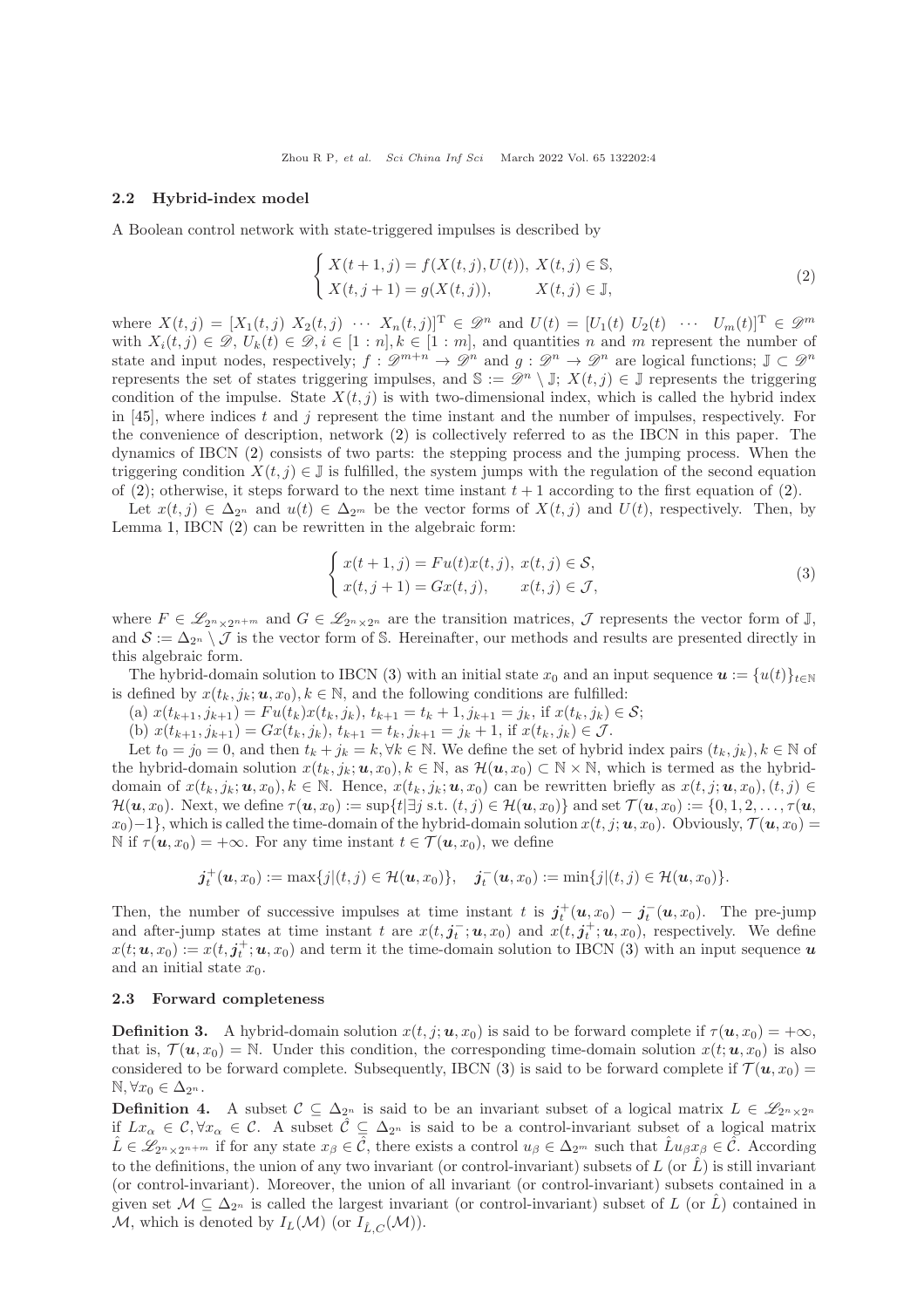**Definition 5.** For a given subset  $M \subseteq \Delta_{2^n}$  with the index set  $\Lambda_M := \{i | \delta_{2^n}^i \in M \}$ , the indicator matrix of M is a Boolean matrix  $M \in \mathscr{B}_{2^n \times 2^n}$  such that  $\text{Col}_s(M) = \delta_{2^n}^s$  if  $\delta_{2^n}^s \in \mathcal{M}$  and  $\text{Col}_s(M) = \mathbf{0}_{2^n}$ if  $\delta_{2^n}^s \notin \mathcal{M}$ .

**Lemma 2** ([\[21\]](#page-13-13)). Consider a logical matrix  $L \in \mathscr{L}_{2^{n} \times 2^{n}}$  and a subset  $\mathcal{M} \subseteq \Delta_{2^{n}}$ . Let  $M \in \mathscr{B}_{2^{n} \times 2^{n}}$ denote the indicator matrix of M. Then, it holds that  $I_L(\mathcal{M}) = {\delta_{2^n}^s | \text{Col}_s[(ML)^{|\mathcal{M}|} M] \neq \mathbf{0}_{2^n}}.$ 

<span id="page-4-8"></span><span id="page-4-7"></span>**Lemma 3** ([\[21\]](#page-13-13)). Given a logical matrix  $\hat{L} \in \mathscr{L}_{2^n \times 2^{n+m}}$  and a subset  $\mathcal{M} \subseteq \Delta_{2^n}$ , we have  $I_{\hat{L},C}(\mathcal{M}) =$  $\{\delta_{2^n}^s | \operatorname{Col}_s[(M \ltimes_{\mathscr{B}} C_1)^{(|\mathcal{M}|)} \ltimes_{\mathscr{B}} M] \neq \mathbf{0}_{2^n}\}$ , where M is the indicator matrix of M, and  $C_1 := \hat{L} \ltimes_{\mathscr{B}} \mathbf{1}_{2^m}$ . **Proposition 1** ([\[45\]](#page-14-16)). IBCN [\(3\)](#page-3-1) is forward complete iff  $I_G(\mathcal{J}) = \emptyset$ , equivalently,  $(JG)^{|\mathcal{J}|}J = \mathbf{0}_{2^n \times 2^n}$ , where  $J$  is the indicator matrix of  $J$ .

#### 2.4 Definitions of stabilizability

<span id="page-4-5"></span>**Definition 6.** Consider a target subset  $M \subset \Delta_{2^n}$ . IBCN [\(3\)](#page-3-1) is said to be hybrid-domain M-stabilizable if it is forward complete and if for any initial state  $x_0 \in \Delta_{2^n}$ , there exists a control sequence u and an integer  $\eta(\boldsymbol{u}, x_0) > 0$  such that

<span id="page-4-2"></span>
$$
x(t, j; \mathbf{u}, x_0) \in \mathcal{M}, \quad \forall t + j \geqslant \eta(\mathbf{u}, x_0). \tag{4}
$$

Particularly, IBCN  $(3)$  is said to be hybrid-domain *M*-stabilizable by feedback if there exists a feedback controller

<span id="page-4-1"></span>
$$
u(t) = Kx(t) = Kx(t, \mathbf{j}_t^+), \quad \forall x(t, \mathbf{j}_t^+) \in \mathcal{S},\tag{5}
$$

with  $K \in \mathscr{L}_{2^m \times 2^n}$  such that for any initial state  $x_0 \in \Delta_{2^n}$ ,  $x(t, j; u_K, x_0) \in \mathcal{M}, \forall t + j \geq \eta(u_K, x_0)$ , where the control sequence  $u_K$  is generated by [\(5\)](#page-4-1), and  $\eta(u_K, x_0)$  is a nonnegative integer. Let  $\eta_{\mathcal{M}}(u, x_0)$  denote the shortest time such that Eq. [\(4\)](#page-4-2) holds, which is named the shortest hybrid-domain transient period of  $x_0$  under the control sequence **u**. Moreover,  $\mathcal{U}(x_0)$  is the set of stabilizing control sequences for state  $x_0$  in the hybrid-domain. Next, we use  $\eta_{\mathcal{M}}(x_0) := \min_{\mathbf{u} \in \mathcal{U}(x_0)} \eta_{\mathcal{M}}(\mathbf{u}, x_0)$  and  $\eta_{\mathcal{M}} := \max_{x_0 \in \Delta_{2^n}} \eta_{\mathcal{M}}(x_0)$ to denote the shortest hybrid-domain transient period of  $x_0$  and the shortest hybrid-domain transient period for IBCN [\(3\)](#page-3-1), respectively.

<span id="page-4-6"></span>**Definition 7.** Consider a target subset  $\mathcal{M} \subset \Delta_{2^n}$ . IBCN [\(3\)](#page-3-1) is said to be time-domain M-stabilizable if it is forward complete and if for any initial state  $x_0 \in \Delta_{2^n}$ , there is an input sequence u and an integer  $\lambda(\mathbf{u}, x_0) > 0$  such that

<span id="page-4-4"></span>
$$
x(t; \mathbf{u}, x_0) \in \mathcal{M}, \quad \forall t \geqslant \lambda(\mathbf{u}, x_0). \tag{6}
$$

In particular, IBCN  $(3)$  is said to be time-domain M-stabilizable by feedback if there is a state feedback controller

<span id="page-4-3"></span>
$$
u(t) = \hat{K}x(t), \quad \forall x(t) \in \mathcal{S},\tag{7}
$$

with  $\tilde{K} \in \mathscr{L}_{2^m \times 2^n}$  such that for any initial state  $x_0 \in \Delta_{2^n}$ ,  $x(t; u_{\hat{K}}, x_0) \in \mathcal{M}, \forall t \geq \lambda(u_{\hat{K}}, x_0)$ , where the control sequence  $u_{\hat{\kappa}}$  is generated by [\(7\)](#page-4-3) and  $\lambda(u_{\hat{\kappa}}, x_0)$  is a nonnegative integer. Let  $\lambda_{\mathcal{M}}(u, x_0)$  denote the shortest time such that Eq.  $(6)$  holds, which is called the time-domain transient period of  $x_0$  under the input sequence **u**. Besides,  $\hat{\mathcal{U}}(x_0)$  is the set of stabilizing control sequences for state  $x_0$ . Subsequently, we use  $\lambda_{\mathcal{M}}(x_0) := \min_{\bm{u} \in \hat{\mathcal{U}}(x_0)} \lambda_{\mathcal{M}}(\bm{u}, x_0)$  and  $\lambda_{\mathcal{M}} := \max_{x_0 \in \Delta_{2^n}} \lambda_{\mathcal{M}}(x_0)$  to denote the shortest time-domain transient period of  $x_0$  and the shortest time-domain transient period for stabilizing IBCN [\(3\)](#page-3-1) from all states, respectively.

**Remark 1.** When the target subset  $M$  is a singleton, Definitions [6](#page-4-5) and [7](#page-4-6) degenerate into the definitions of single-state stabilizability in the hybrid-domain and the time-domain, respectively. Thus, for brevity, we only focus on set stabilizability in this paper.

## <span id="page-4-0"></span>3 Stabilization in the hybrid domain

#### 3.1 Stabilizability in the hybrid domain

If we do not distinguish the stepping and jumping processes, we can represent the hybrid-domain solution to IBCN [\(3\)](#page-3-1) as a sequence of k with  $k = t_k + j_k \in \mathbb{N}$ , that is,  $z(k; u, x_0) := x(t_k, j_k; u, x_0)$ . Thus, by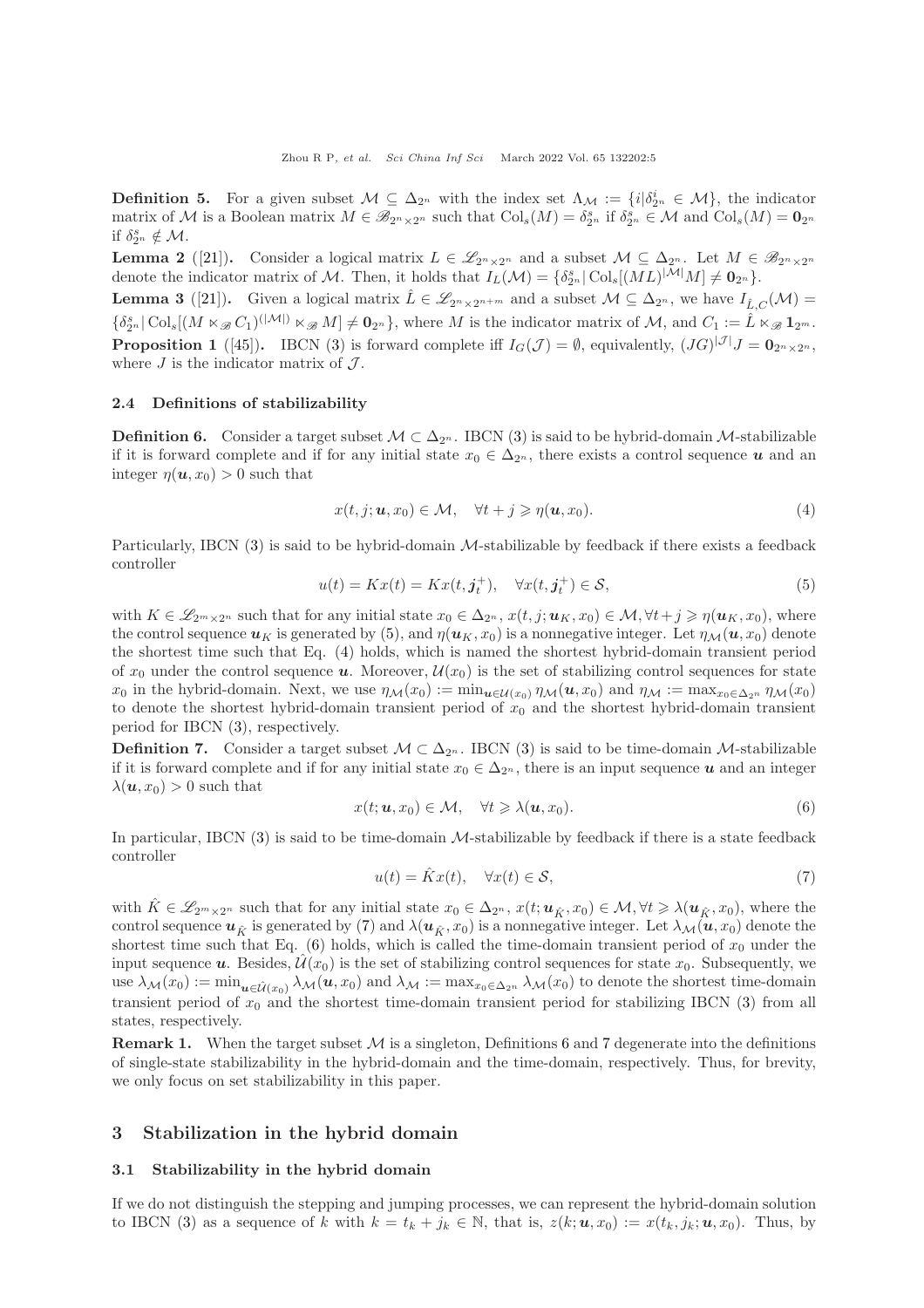using [\(3\)](#page-3-1) of IBCN, we can obtain

<span id="page-5-0"></span>
$$
z(k+1) = \begin{cases} Fu_H(k)z(k), & z(k) \in \mathcal{S}, \\ Gz(k), & z(k) \in \mathcal{J}, \end{cases}
$$
(8)

where  $z(0) := x_0$  and  $u_H(k) := u(t)$  when  $k = t + j_t^+$ . System [\(8\)](#page-5-0), called the k-domain LCS, can be regarded as a switched LCS obtained by not distinguishing different actions (stepping or jumping).

Notice that the jumping process is not affected by the control inputs, and  $u_H(k)$  in the k-domain LCS [\(8\)](#page-5-0) is not defined for  $k \neq t + j_t^+$ . For convenience, we extend  $u_H(k)$  to the input sequences defined on N. Then,  $u(t)$  is a subsequence of  $u_H(k)$  with

$$
u(t) = u_H(t + \boldsymbol{j}_t^+),\tag{9}
$$

and the k-domain LCS can be converted into

$$
z(t+1) = \begin{cases} Fu_H(k)z(k), & z(k) \in \mathcal{S}, \\ \bar{G}u_H(k)z(k), & z(k) \in \mathcal{J}, \end{cases}
$$

where  $\bar{G} = \mathbf{1}_{2^m}^T \otimes G$ . Let  $F = [F_1 \ F_2 \ \cdots \ F_{2^m}],$  where  $F_i \in \mathscr{L}_{2^n \times 2^n}, i \in [1 : 2^m],$  is the *i*-th block of  $F$ . Let  $F' := [F_1 \ltimes S \ F_2 \ltimes S \ \cdots \ F_{2^m} \ltimes S] \in \mathscr{B}_{2^n \times 2^{n+m}}$  and

$$
G' := \underbrace{[G \ltimes J \ G \ltimes J \ \cdots \ G \ltimes J]}_{2^m} \in \mathscr{B}_{2^n \times 2^{n+m}},
$$

where S and J are the indicator matrices of S and J, respectively. Then, the k-domain LCS [\(8\)](#page-5-0) can be equivalently expressed as

<span id="page-5-1"></span>
$$
z(k+1) = Eu_H(k)z(k),\tag{10}
$$

where  $E = F' + G' \in \mathscr{L}_{2^n \times 2^{n+m}}$ .

Based on the construction of the k-domain LCS, we can easily obtain the following lemma. **Lemma 4.** Given a subset  $M \subseteq \Delta_{2^n}$ , IBCN [\(3\)](#page-3-1) is M-stabilizable in the hybrid domain iff it is forward

<span id="page-5-3"></span>complete and its  $k$ -domain LCS is  $M$ -stabilizable.

**Remark 2.** Based on the definition of the indicator matrices, the condition  $S = \mathcal{J}^c$  and the construction of matrix  $E$ , we have the following results from  $(10)$ :

• If  $z(t) \in S$ , it holds that  $G'u_H(k)z(k) = \mathbf{0}_{2^n}$ ,  $\forall u_H(k) \in \Delta_{2^m}$  and  $z(k+1) = F'u_H(k)z(k) =$  $Fu(t)z(k);$ 

<span id="page-5-4"></span>• If  $z(t) \in \mathcal{J}$ , it holds that  $F'u_H(k)z(k) = \mathbf{0}_{2^n}$  and  $z(k+1) = G'u_H(k)z(k) = Gz(t), \forall u_H(k) \in \Delta_{2^m}$ . Thus, system [\(10\)](#page-5-1) is equivalent to the k-domain LCS [\(8\)](#page-5-0). We assume that  $z(k;u_H, x_0)$  is the solution to the k-domain LCS [\(10\)](#page-5-1) with the initial state  $x_0$  and control sequence  $u_H$ . Then, the hybrid-domain solution to IBCN [\(3\)](#page-3-1) under the controller  $u(t) = u_H(t + j_t^+)$  is given by  $x(t, j; \boldsymbol{u}, x_0) = z(t + j; \boldsymbol{u}_H, x_0)$ . **Lemma 5.** Consider a target subset  $M \subseteq \Delta_{2^n}$ . The k-domain LCS [\(10\)](#page-5-1) is M-stabilizable iff it is  $I_{E,C}(\mathcal{M})$ -stabilizable, equivalently,

<span id="page-5-2"></span>
$$
\sum_{i \in \Lambda_{\star}} [(E \ltimes_{\mathscr{B}} 1_{2^m})^{(2^n)}]_{i,j} > 0, \quad \forall j \in [1:2^n], \tag{11}
$$

where  $\Lambda_{\star}$  is the index set of  $I_{E,C}(\mathcal{M}).$ 

Proof. The first part of this claim follows Lemma 4 in [\[21\]](#page-13-13). Next, we only need to prove the second part of the claim, that is, the k-domain LCS [\(10\)](#page-5-1) is  $I_{E,C}(\mathcal{M})$ -stabilizable iff Eq. [\(11\)](#page-5-2) holds. Eq. (11) states that for any state  $x_0 = \delta_{2^n}^j \in \Delta_{2^n}$ , the k-domain LCS [\(10\)](#page-5-1) has a trajectory of length  $2^n$  from  $x_0$ to  $I_{E,C}(\mathcal{M})$  under certain control sequence. Thus, if the k-domain LCS [\(10\)](#page-5-1) is  $I_{E,C}(\mathcal{M})$ -stabilizable, then Eq. [\(11\)](#page-5-2) holds. On the contrary, if Eq. [\(11\)](#page-5-2) holds, then, by the property of control-invariant subsets, we have  $\sum_{i\in\Lambda_{\star}}[(E\ltimes_{\mathscr{B}}\mathbf{1}_{2^m})^{(\beta)}]_{i,j} > 0, \forall j\in[1:2^n], \forall \beta\geqslant 2^n+1$ , which means that for any state  $x_0 = \delta_{2^n}^j$ , there is an input sequence  $u_H$  such that  $z(t; u_H, x_0) \in I_{E,C}(\mathcal{M}), \forall t \geqslant 2^n$ . That is, system [\(10\)](#page-5-1) is  $I_{E,C}(\mathcal{M})$ -stabilizable.

By Lemmas [4](#page-5-3) and [5](#page-5-4) and Proposition [1,](#page-4-7) the following theorem holds directly.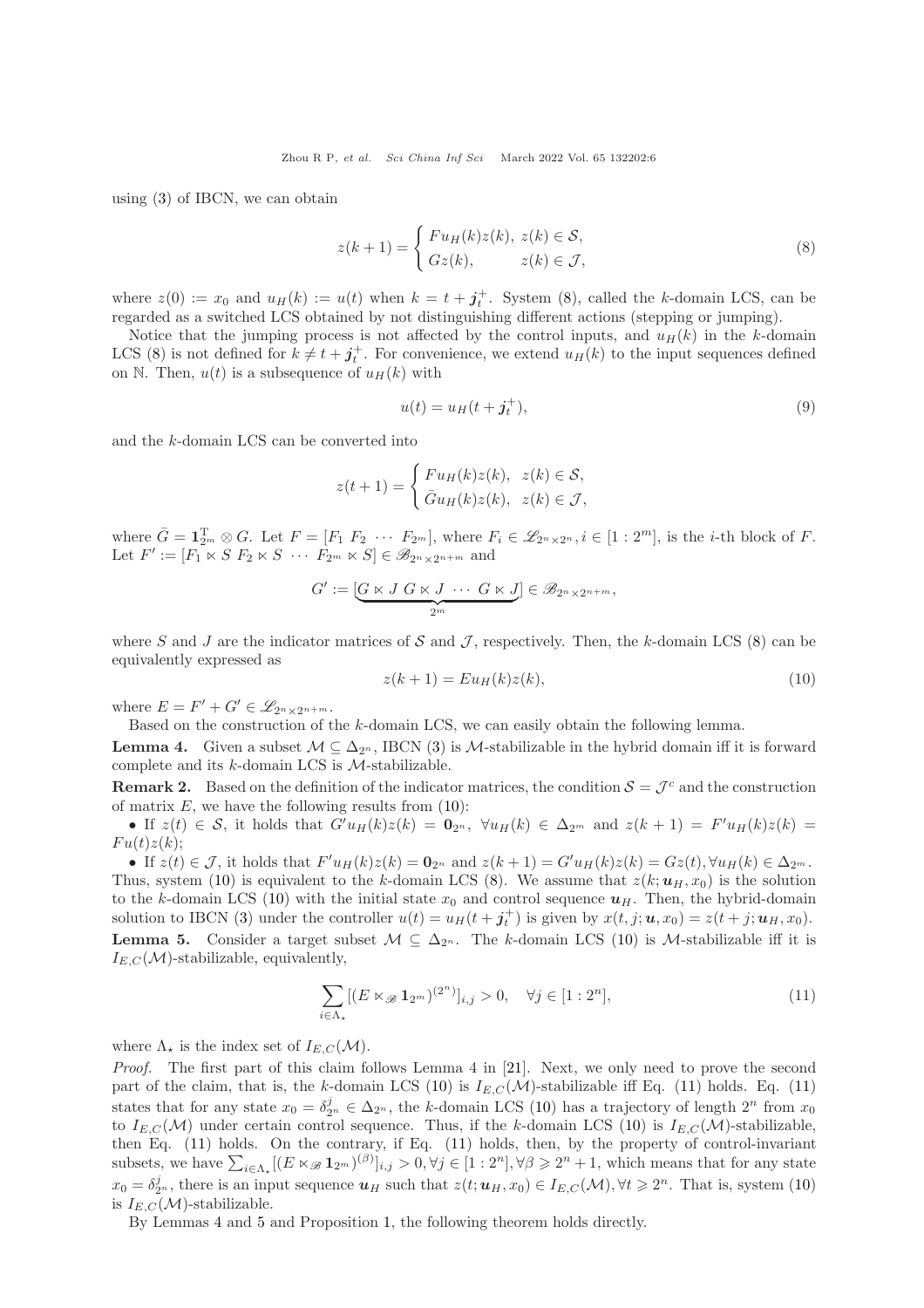<span id="page-6-3"></span>**Theorem 1.** Given a target subset  $M \subseteq \Delta_{2^n}$ , IBCN [\(3\)](#page-3-1) is hybrid-domain M-stabilizable iff (a)  $(JG)^{|\mathcal{J}|}J = \mathbf{0}_{2^n \times 2^n}$ , and

(b)  $\sum_{i\in\Lambda_{\star}}[(E\ltimes_{\mathscr{B}}\mathbf{1}_{2^m})^{(2^n)}]_{i,j} > 0, \forall j\in[1:2^n]$ , where  $\Lambda_{\star}$  is the index set of  $I_{E,C}(\mathcal{M})$ .

<span id="page-6-4"></span>**Proposition 2.** Suppose that IBCN  $(3)$  is M-stabilizable in the hybrid domain. Then, it holds that for any  $s \in [1:2^n]$ ,

$$
\eta_{\mathcal{M}}(\delta_{2^n}^s) = \eta_{I_{E,C}(\mathcal{M})}(\delta_{2^n}^s) = \min_{k \in \mathbb{N}} \{k | \operatorname{Col}_s(M_\star \mathcal{C}_k) \neq \mathbf{0}_{2^n} \},\tag{12}
$$

where  $M_{\star}$  is the indicator matrix of  $I_{E,C}(\mathcal{M})$  and  $\mathcal{C}_k := (E \ltimes_{\mathscr{B}} 1_{2^m})^{(k)}$  is the k-step controllability matrix of the k-domain LCS [\(10\)](#page-5-1) with  $C_0 := I_{2^n}$ .

*Proof.* The claim  $\eta_{\mathcal{M}}(\delta_{2^n}^s) = \eta_{I_{E,C}(\mathcal{M})}(\delta_{2^n}^s)$  follows Lemma 4 in [\[21\]](#page-13-13). We only need to prove

$$
\eta_{I_{E,C}(\mathcal{M})}(\delta_{2^n}^s)=\min_{k\in\mathbb{N}}\{k|\operatorname{Col}_{s}(M_{\star}C_{k})\neq \mathbf{0}_{2^n}\}.
$$

First, for any  $\delta_{2^n}^s \in I_{E,C}(\mathcal{M})$ , it obviously holds that  $\eta_{I_{E,C}(\mathcal{M})}(\delta_{2^n}^s) = 0$ . On the other hand, by the fact that  $M_{\star}$  is the indicator matrix of  $I_{E,C}(\mathcal{M})$ , for any  $\delta_{2^n}^s \in I_{E,C}(\mathcal{M})$ ,  $\text{Col}_{s}(M_{\star}C_0) = \text{Col}_{s}(M_{\star}I_{2^n}) =$  $\text{Col}_s(M_\star) \neq \mathbf{0}_{2^n}$ . Thus, the claim holds for all  $\delta_{2^n}^s \in I_{E,C}(\mathcal{M})$ . In the following, we assume that  $\delta_{2^n}^s \notin I_{E,C}(\mathcal{M})$ . Notice that  $[\mathcal{C}_k]_{j,s} \neq 0$  iff  $\delta_{2^n}^j$  is k-step reachable from  $\delta_{2^n}^s$ . Thus,  $\text{Col}_s(M_{\star}\mathcal{C}_k) \neq \mathbf{0}_{2^n}$  iff  $\delta_{2^n}^s$  can reach  $I_{E,C}(\mathcal{M})$  in k steps. This proves  $\eta_{I_{E,C}(\mathcal{M})}(\delta_{2^n}^s) = \min_{k \in \mathbb{N}} \{k | \text{Col}_s(M_{\star} C_k) \neq \mathbf{0}_{2^n}\}.$ 

#### 3.2 Design of state-feedback stabilizers in the hybrid domain

In this subsection, we describe an algorithm to devise hybrid-domain M-stabilizing feedback controllers of IBCN  $(3)$ .

<span id="page-6-2"></span>**Proposition 3.** IBCN [\(3\)](#page-3-1) is hybrid-domain M-stabilizable iff it is hybrid-domain M-stabilizable by feedback.

*Proof.* By Lemma [4,](#page-5-3) we only need to prove that the k-domain LCS [\(10\)](#page-5-1) is M-stabilizable iff it is M-stabilizable by feedback, which directly follows Remark 2 in [\[21\]](#page-13-13).

A k-domain-optimal M-stabilizing feedback

$$
u_H(k) = \tilde{K}z(k), \quad \tilde{K} \in \mathcal{L}_{2^m \times 2^n}, \tag{13}
$$

for the k-domain system can be obtained by Algorithm [1,](#page-6-0) which is based on the method of state space partition proposed in [\[21\]](#page-13-13). Then, a hybrid-optimal M-stabilizing feedback  $u(t) = Kx(t)$  for IBCN [\(3\)](#page-3-1), which guarantees that any closed-loop hybrid-domain solution converges to  $\mathcal M$  in the least steps, can be obtained by the following proposition.

<span id="page-6-0"></span>Algorithm 1 An algorithm that determines the M-stabilizability of k-domain LCS [\(10\)](#page-5-1) and the feedback gain matrix  $\tilde{K}$ 

**Input:** The k-domain LCS [\(10\)](#page-5-1) with  $E = [E_1 \ E_2 \ \cdots \ E_2 m]$  and  $E_k \in \mathscr{L}_{2^n \times 2^n}$ ,  $k \in [1:2^m]$ , the one-step controllability matrix  $C_1 = E \ltimes_{\mathscr{B}} \mathbf{1}_{2^m}$ , a subset M with  $I_{E,C}(\mathcal{M}) \neq \emptyset$ ;

**Output:** "Yes", if the k-domain LCS (10) is  $M$ -stabilizable, and "No", otherwise;  $\tilde{K}$ ; 1:  $\mathcal{M}_0 = I_{E,C}(\mathcal{M}), \ \mathcal{M}'_0 = \Delta_{2^n} \setminus \mathcal{M}_0;$ 2: for  $\eta = 0$  :  $(2^n - |M_0|)$  do 3: **for** all  $i \in \Lambda_{\mathcal{M}_{\eta}}$  do<br>4:  $\kappa(\delta_{2n}^{i}) = {\delta_{2m}^{k} | M_{n} |}$ 4:  $\kappa(\delta_{2^n}^i) = \{\delta_{2^m}^k | M_\eta E_k \delta_{2^n}^i \neq \mathbf{0}_{2^n}\}\$  where  $M_\eta$  is the indicator matrix of  $\mathcal{M}_\eta$ ; 5: end for 6:  $\mathcal{M}_{\eta+1} =$  $\int$  $\mathfrak{r}$  $\delta_{2^n}^i \in \mathcal{M}'_{\eta} \Big| \sum_{i \in \Lambda}$  $j \in Λ$ <sub>Μη</sub>  $[C_1]_{j,i} > 0$  $\overline{\mathcal{L}}$ J  $, \quad \mathcal{M}'_{\eta+1} = \mathcal{M}'_{\eta} \setminus \mathcal{M}_{\eta+1};$ 7: end for 8: if  $\mathcal{M}'_{2^n-\mathcal{|M_0|+1}}=\emptyset$  then 9: **return** "Yes", and  $\tilde{K}$  satisfying  $\text{Col}_{i}(\tilde{K}) \in \kappa(\delta_{2n}^{i}), \forall i \in [1:2^{n}];$ 10: else 10: return "No"; 12: end if

<span id="page-6-1"></span>Proposition 4. Let IBCN [\(3\)](#page-3-1) be forward complete. The state feedback controller [\(5\)](#page-4-1) is a hybridoptimal  $M$ -stabilizer of IBCN  $(3)$  iff the controller  $(5)$  satisfies

$$
\mathrm{Col}_s(K) = \mathrm{Col}_s(\tilde{K}), \quad \forall s \in \Lambda_{\mathcal{S}},\tag{14}
$$

where  $u_H(k) = \tilde{K}z(k)$  is a k-domain-optimal *M*-stabilizer of LCS [\(10\)](#page-5-1).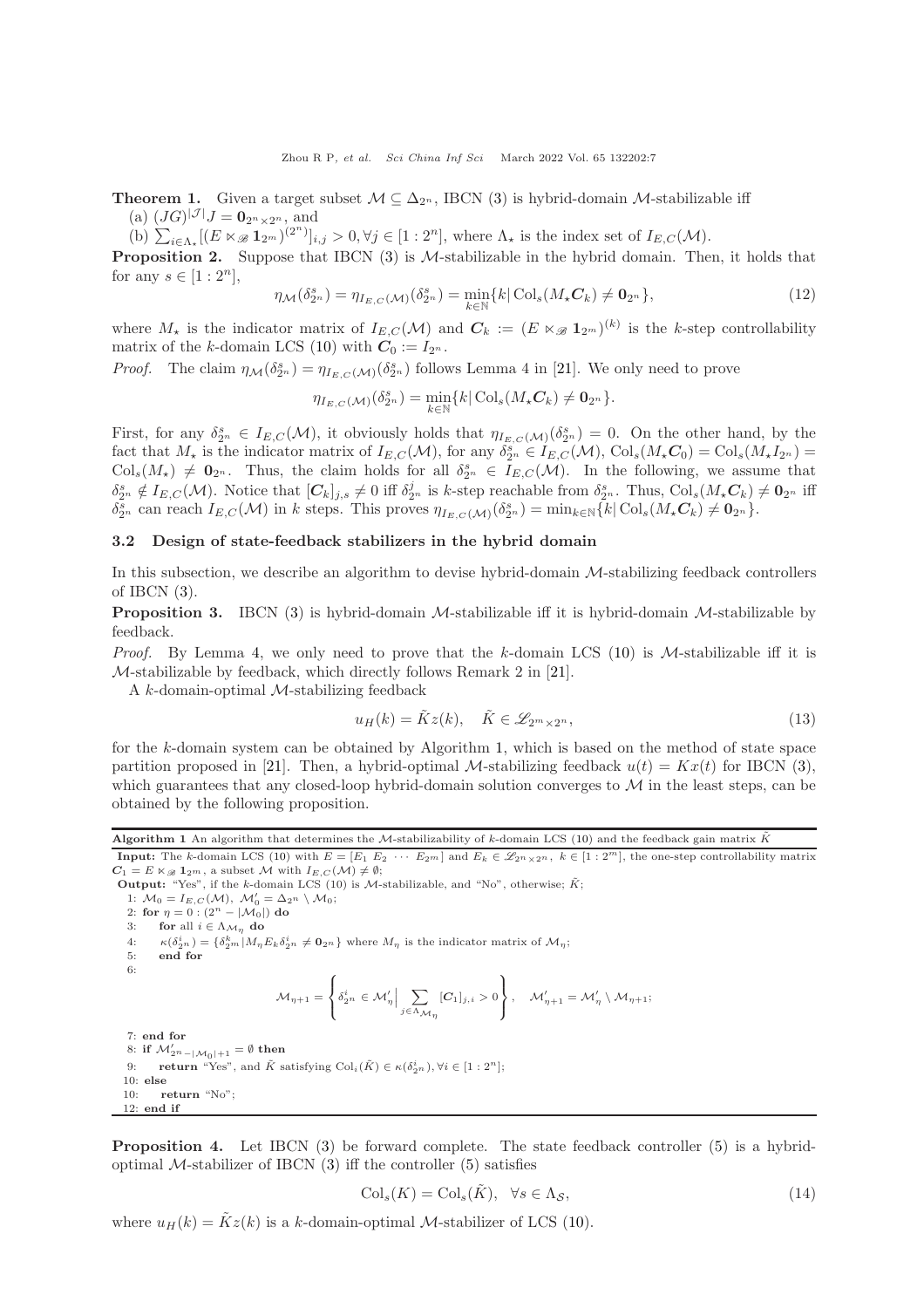

Figure 1 Relationships between different mappings.

<span id="page-7-2"></span>*Proof.* By the connection between IBCN  $(3)$  and the k-domain LCS  $(10)$ , the sufficiency holds directly. We prove the necessity as follows. Suppose that Eq.  $(5)$  is a hybrid-optimal M-stabilizer of IBCN  $(3)$ . Then, we can construct a controller  $u_H(k) = \tilde{K}z(k)$  for the k-domain LCS [\(10\)](#page-5-1) as

<span id="page-7-1"></span>
$$
\mathrm{Col}_s(\tilde{K}) = \begin{cases} \mathrm{Col}_s(K), \ s \in \Lambda_{\mathcal{S}}, \\ \delta_{2^m}^1, \qquad s \in \Lambda_{\mathcal{J}}. \end{cases} \tag{15}
$$

Thus, under this feedback, it holds that

• For any state  $z_0 \in \mathcal{S}$ ,  $z_0$  can converge to M in  $\eta_{\mathcal{M}}(z_0)$  steps; and

• For any state  $z_0 \in \mathcal{J}$ ,  $z_0$  converges to M in  $\eta_{\mathcal{M}}(z_0)$  steps by resorting to the connection between E and G.

Thus, the feedback satisfying [\(15\)](#page-7-1) is a k-domain-optimal M-stabilizer of LCS [\(10\)](#page-5-1), and  $Col_s(K)$  =  $\mathrm{Col}_s(\tilde{K}) \ \forall s \in \mathcal{S} \text{ holds obviously.}$ 

Remark 3. From Proposition [4,](#page-6-1) all the hybrid-optimal M-stabilizers of IBCN [\(3\)](#page-3-1) can be obtained by using Algorithm [1.](#page-6-0)

### <span id="page-7-0"></span>4 Stabilization in the time domain

#### 4.1 Stabilizability in the time domain

In this subsection, to effectively analyze the time-domain stabilizability, we construct a quotient mapping from  $\Delta_{2^n}$  to S and then directly get the time-domain solution to IBCN [\(3\)](#page-3-1). First, we define a logical matrix

$$
L_Q = \left[ \text{Col}_1(G^{\psi(\delta_{2^n}^1)}) \text{ Col}_2(G^{\psi(\delta_{2^n}^2)}) \cdots \text{ Col}_{2^n}(G^{\psi(\delta_{2^n}^2)}) \right] \in \mathscr{L}_{2^n \times 2^n},
$$

where  $G \in \mathscr{L}_{2^n \times 2^n}$  is the state transition matrix of the jumping process, and  $\psi(x) := \min\{k \in \mathbb{N} | G^k x \in$  $S$  denotes the least number of jumps needed to escape from the impulse-triggering set  $J$ . Then, we can define a mapping  $\Gamma : \Delta_{2^n} \to \mathcal{S}$  as  $\Gamma(x) = L_{Q}x$  to fulfill our requirement.

Remark 4. According to the above construction, the following should be noted.

- The mapping  $\psi$  is well defined on condition that IBCN [\(3\)](#page-3-1) is forward complete.
- Essentially, Γ is a quotient mapping. Set an equivalence relation in  $\Delta_{2^n}$  as  $x \sim y$  if  $\Gamma(x) = \Gamma(y)$ . Then, let  $[x] := \{y | x \sim y\}$  and  $\Delta_{2^n}/\sim := \{[x] | x \in \Delta_{2^n}\}$  denote the equivalence class and quotient space, respectively. Hence, a quotient mapping  $\phi : \Delta_{2^n} \to \Delta_{2^n}/\sim$  can be defined as  $\phi(x) = [x]$ . Furthermore, on the basis of  $|\Delta_{2^n}/\sim|=|\mathcal{S}|$ , a bijective is constructed naturally by  $\varphi([x]) := \Gamma(x)$ . Therefore, we obtain  $\Gamma = \varphi \circ \phi$ , which is termed the quotient mapping, and S can be also regarded as the quotient space by the effect of the bijective. The relationships between different mappings are displayed in Figure [1.](#page-7-2)

According to the definition of the quotient mapping  $\Gamma$ , for any hybrid-domain solution with an initial state  $x_0$  and an input sequence  $u$ , we can obtain

<span id="page-7-3"></span>
$$
\Gamma(x(t,j; \boldsymbol{u}, x_0)) = L_Q x(t,j; \boldsymbol{u}, x_0) = L_Q x(t,j_t^+; \boldsymbol{u}, x_0)
$$
  
=  $x(t, j_t^+; \boldsymbol{u}, x_0) \in S, \quad \forall (t,j) \in \mathcal{H}_{(\boldsymbol{u}, x_0)}.$  (16)

The quotient mapping  $\Gamma$  maps IBCN [\(3\)](#page-3-1) to an LCS defined on the quotient space, termed as the quotient LCS, which is derived as follows. We define

$$
\chi(t) := \Gamma(x(t,j)) = L_{Q}x(t,j), \quad \forall (t,j) \in \mathcal{H}_{(\mathbf{u},x_0)}.\tag{17}
$$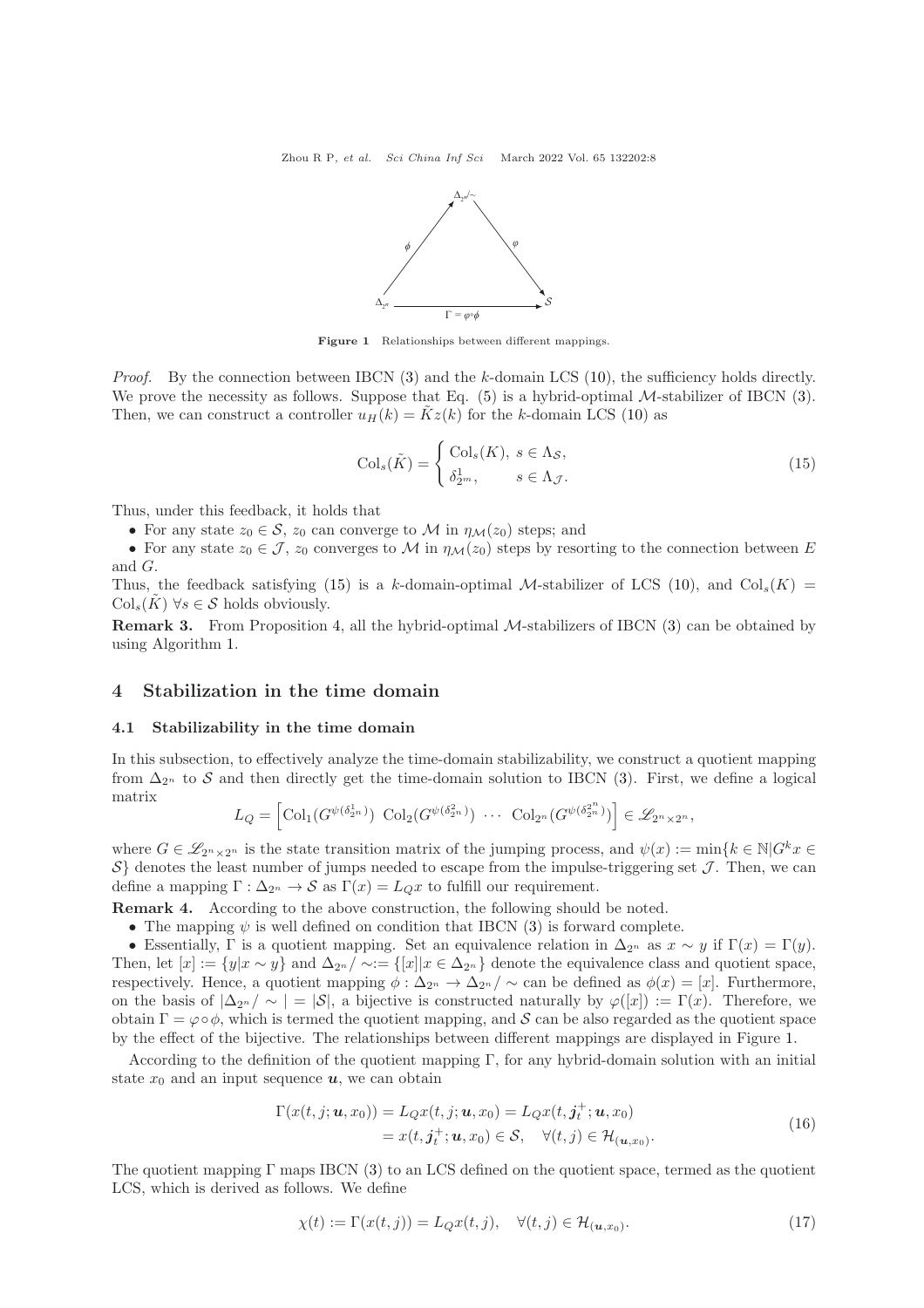By using [\(16\)](#page-7-3),  $\chi(t)$  is well-defined for all time instant t. Then, we can obtain that

$$
\chi(t+1) = L_Q x(t+1, j) = L_Q x(t+1, j_t^+) = L_Q F u(t) x(t, j_t^+) = L_Q F u(t) L_Q x(t, j_t^+) = L_Q F u(t) \chi(t).
$$

Thus, the quotient LCS can be expressed directly as

<span id="page-8-0"></span>
$$
\chi(t+1) = L_{Q}Fu(t)\chi(t), \quad \chi(0) \in \mathcal{S},\tag{18}
$$

where  $L_QF \in \mathscr{L}_{2^n\times 2^{n+m}}$ . Let  $\chi(t; u, \chi_0)$  denote the solution to quotient LCS [\(18\)](#page-8-0) with an initial condition  $\chi(0) = \chi_0$  and an input sequence **u**.

<span id="page-8-2"></span>**Lemma 6.** The time-domain solutions to IBCN  $(3)$  are connected with those to quotient LCS  $(18)$  as follows:

<span id="page-8-1"></span>
$$
\chi(t; \mathbf{u}, \chi_0) = x(t; \mathbf{u}, x_0), \quad \forall \chi_0 = L_Q x_0.
$$
\n(19)

*Proof.* Based on the definitions of  $\psi(x)$  and  $\mathbf{j}_t^+(\mathbf{u},x)$ , it holds that  $\psi(x) = \mathbf{j}_0^+(\mathbf{u},x)$ . Therefore, we can obtain

$$
x(0; \mathbf{u}, x_0) = x(0, \mathbf{j}_0^+(\mathbf{u}, x_0); \mathbf{u}, x_0) = x(0, \psi(x_0); \mathbf{u}, x_0)
$$
  
=  $L_Q x_0 = \chi_0 = \chi(0; \mathbf{u}, \chi_0),$ 

when  $t = 0$ . If Eq. [\(19\)](#page-8-1) holds at t, then at  $t + 1$  we have

$$
x(t + 1; u, x_0) = x(t + 1, j_{t+1}^+(u, x_0); u, x_0)
$$
  
=  $\Gamma(x(t + 1, j_{t+1}^+(u, x_0); u, x_0))$   
=  $L_QFu(t)x(t, j_t^+(u_{[0:t-1]}, x_0); u, x_0)$   
=  $L_QFu(t)x(t; u_{[0:t-1]}, x_0)$   
=  $L_QFu(t)\chi(t; u_{[0:t-1]}, \chi_0)$   
=  $\chi(t + 1; u, x_0)$ ,

where  $u_{[0:t-1]}$  represents the input subsequence  $\{u_i\}_{i\in[0:t-1]}$ .

Combining Definition [7](#page-4-6) and Lemma [6,](#page-8-2) we easily obtain the following results.

<span id="page-8-4"></span>**Lemma 7.** IBCN  $(3)$  is M-stabilizable in the time domain iff it is forward complete, and the quotient LCS  $(18)$  is *M*-stabilizable.

<span id="page-8-5"></span>**Lemma 8.** Suppose that M is a target subset of  $\Delta_{2^n}$ . The quotient LCS [\(18\)](#page-8-0) is M-stabilizable iff it is  $I_{L_QF,C}(\mathcal{M})$ -stabilizable, equivalently,

<span id="page-8-3"></span>
$$
\sum_{i \in \Lambda_*} [(L_Q F \ltimes_{\mathcal{B}} \mathbf{1}_{2^m})^{(|\mathcal{S}|)}]_{i,j} > 0, \quad \forall j \in \Lambda_{\mathcal{S}},\tag{20}
$$

where  $\Lambda_*$  and  $\Lambda_{\mathcal{S}}$  are the index sets of  $I_{L_OF,C}(\mathcal{M})$  and  $\mathcal{S}$ , respectively.

Proof. The first part of this claim follows Lemma 4 in [\[21\]](#page-13-13). Next, we only need to prove the second part of the claim, that is, the quotient LCS [\(18\)](#page-8-0) is  $I_{LQF,C}(\mathcal{M})$ -stabilizable iff Eq. [\(20\)](#page-8-3) holds. Eq. (20) indicates that for any state  $x_0 = \delta_{2^n}^j \in \Delta_{2^n}$ , the quotient LCS [\(18\)](#page-8-0) has a trajectory of length  $2^n$  from  $x_0$  to  $I_{L_QF,C}(\mathcal{M})$  under certain control sequence. Therefore, if the quotient LCS [\(18\)](#page-8-0) is  $I_{L_QF,C}(\mathcal{M})$ stabilizable, then Eq. [\(20\)](#page-8-3) holds. On the contrary, if Eq. [\(20\)](#page-8-3) holds, then, by the property of controlinvariant subsets, we have  $\sum_{i\in\Lambda_*}[(L_QF\ltimes_{\mathscr{B}}\mathbf{1}_{2^m})^{(\alpha)}]_{i,j} > 0, \forall j\in[1:2^n], \forall \alpha\geqslant |\mathcal{S}|+1$ , which states that for any state  $x_0 = \delta_{2^n}^j$ , there is an input sequence **u** such that  $x(t; u, x_0) \in I_{L_QF, C}(\mathcal{M}), \forall t \geq |\mathcal{S}|$ . That is, the quotient LCS [\(18\)](#page-8-0) is  $I_{L_OF,C}(\mathcal{M})$ -stabilizable.

<span id="page-8-6"></span>**Theorem 2.** Given  $M \subseteq \Delta_{2^n}$ , IBCN [\(3\)](#page-3-1) is M-stabilizable in the time domain iff (a)  $(JG)^{|\mathcal{J}|}J = \mathbf{0}_{2^n \times 2^n}$ , and

(b)  $\sum_{i\in\Lambda_*}[(L_QF\ltimes_{\mathscr{B}}\mathbf{1}_{2^m})^{(|S|)}]_{i,j} > 0, \forall j\in\Lambda_{\mathcal{S}}$ , where  $\Lambda_*$  and  $\Lambda_{\mathcal{S}}$  are the index sets of  $I_{L_QF,C}(\mathcal{M})$  and S, respectively.

Proof. From Lemmas [7](#page-8-4) and [8](#page-8-5) and Proposition [1,](#page-4-7) this theorem holds directly.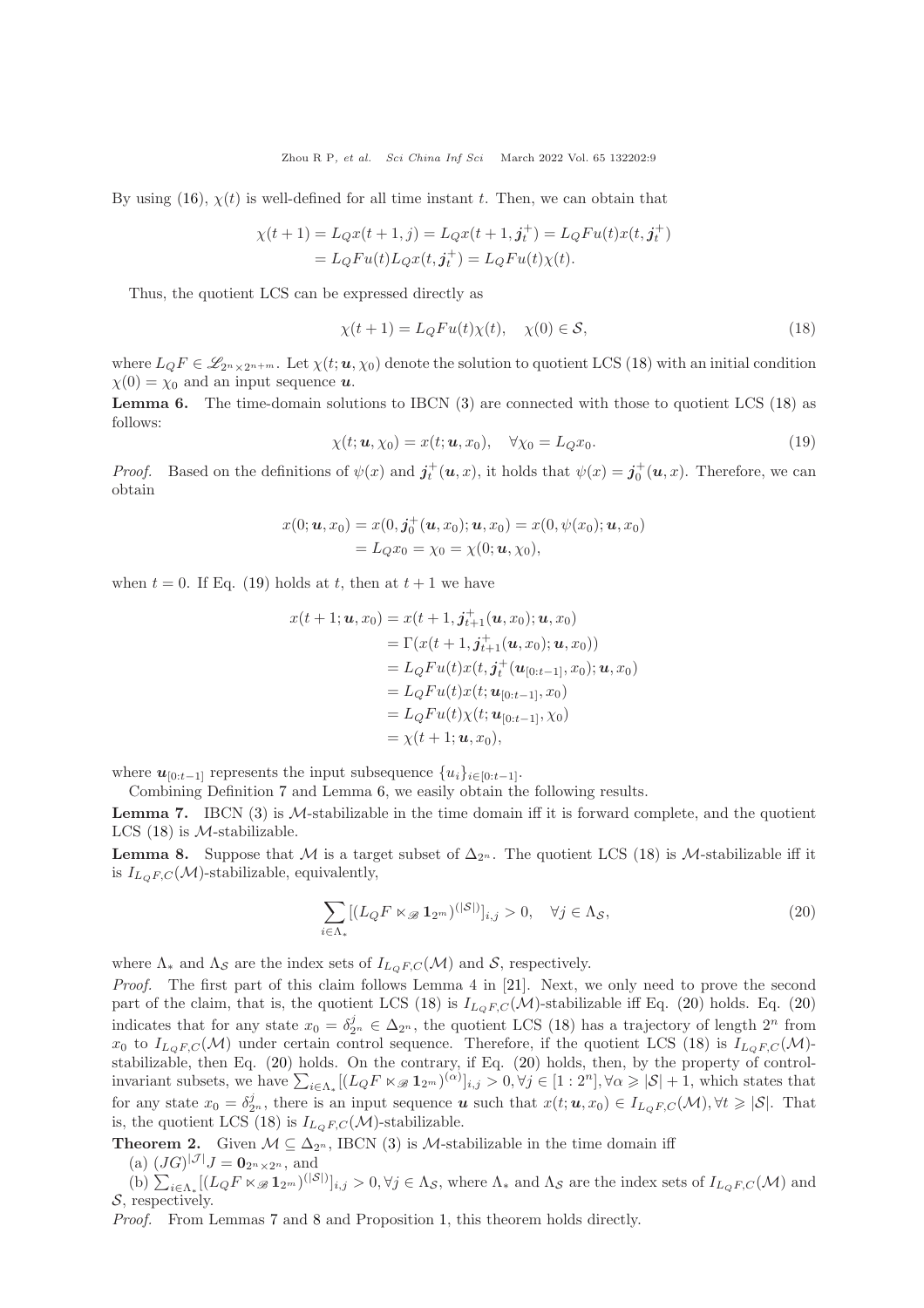<span id="page-9-4"></span>**Proposition 5.** If IBCN [\(3\)](#page-3-1) is M-stabilizable in the time domain, then for any  $i \in \Lambda_S$ ,

$$
\lambda_{\mathcal{M}}(\delta_{2^n}^i) = \lambda_{I_{L_{Q}F,C}(\mathcal{M})}(\delta_{2^n}^i) = \min_{t \in \mathbb{N}} \{t | \operatorname{Col}_i(\hat{M}_* \hat{C}_t) \neq \mathbf{0}_{2^n} \},\tag{21}
$$

where  $\hat{M}_*$  is the indicator matrix of  $I_{L_QF,C}(\mathcal{M})$  and  $\hat{C}_t := (L_QF \ltimes_{\mathscr{B}} \mathbf{1}_{2^m})^{(t)}$  is the t-step controllability matrix of the quotient LCS [\(18\)](#page-8-0) with  $\hat{C}_0 := I_{2^n}$ .

*Proof.* The claim  $\lambda_{\mathcal{M}}(\delta_{2^n}^i) = \lambda_{I_{L_{Q}F,C}(\mathcal{M})}(\delta_{2^n}^i)$  follows Lemma 4 in [\[21\]](#page-13-13). Next, we only need to prove  $\lambda_{I_{L_{Q}F,C}(\mathcal{M})}(\delta_{2^n}^i) = \min_{t \in \mathbb{N}} \{t | \operatorname{Col}_i(\hat{M}_*\hat{C}_t) \neq \mathbf{0}_{2^n}\}.$  First, for any  $\delta_{2^n}^i \in I_{L_{Q}F,C}(\mathcal{M})$ , it obviously holds that  $\lambda_{I_{L_q F,C}(\mathcal{M})}(\delta_{2^n}^i)=0$ . On the other hand, by the fact that  $\hat{M}_*$  is the indicator matrix of  $I_{L_q F,C}(\mathcal{M})$ , for any  $\delta_{2^n}^i \in I_{L_QF,C}(\mathcal{M}), \text{Col}_i(\hat{M}_*\hat{C}_0) = \text{Col}_i(\hat{M}_*I_{2^n}) = \text{Col}_i(\hat{M}_*) \neq \mathbf{0}_{2^n}.$  Thus, the claim holds for all  $\delta_{2^n}^i \in I_{L_{Q}F,C}(\mathcal{M})$ . In the following, we consider the case  $\delta_{2^n}^i \notin I_{L_{Q}F,C}(\mathcal{M})$ . Notice that  $[\hat{C}_t]_{j,i} \neq 0$  iff  $\delta_{2^n}^j$  is t-step reachable from  $\delta_{2^n}^i$ . Thus,  $\text{Col}_i(\hat{M}_*\hat{C}_t) \neq \mathbf{0}_{2^n}$  iff  $\delta_{2^n}^i$  can reach  $I_{L_{Q}F,C}(\mathcal{M})$  in t steps. This proves  $\lambda_{I_{L_Q F, C}(\mathcal{M})}(\delta_{2^n}^i) = \min_{t \in \mathbb{N}} \{t | \operatorname{Col}_i(\hat{M}_* \hat{C}_t) \neq \mathbf{0}_{2^n}\}.$ 

#### 4.2 Design of state-feedback stabilizers in the time domain

In this subsection, we describe an algorithm to design time-domain M-stabilizing feedback controllers for IBCN  $(3)$ .

<span id="page-9-3"></span>**Proposition 6.** IBCN [\(3\)](#page-3-1) is time-domain  $M$ -stabilizable iff it is time-domain  $M$ -stabilizable by feedback.

*Proof.* By Lemma [7,](#page-8-4) we only need to prove that the quotient LCS [\(18\)](#page-8-0) is  $M$ -stabilizable iff it is  $M$ stabilizable by feedback, which directly follows Remark 2 in [\[21\]](#page-13-13).

By employing the method of state space partition proposed in  $[21]$ , a time-optimal M-stabilizing feedback

$$
u(t) = \bar{K}\chi(t), \quad \bar{K} \in \mathcal{L}_{2^m \times 2^n},
$$
\n
$$
(22)
$$

<span id="page-9-0"></span>for the quotient LCS [\(18\)](#page-8-0) can be obtained by using Algorithm [2.](#page-9-0)

Algorithm 2 An algorithm that determines the M-stabilizability of quotient LCS [\(18\)](#page-8-0) and the feedback gain matrix  $\bar{K}$ 

**Input:** The quotient LCS [\(18\)](#page-8-0) with  $L_QF = [(L_QF)_1 (L_QF)_2 \cdots (L_QF)_2 m]$  and  $(L_QF)_k \in \mathscr{L}_{2n \times 2n}$ ,  $k \in [1:2^m]$ , the one-step controllability matrix  $\hat{C}_1 = L_Q F \ltimes_{\mathscr{B}} \mathbf{1}_{2^m}$ , a subset M with  $I_{L_QF,C}(\mathcal{M}) \neq \emptyset$ ;

Output: "Yes", if the quotient LCS [\(18\)](#page-8-0) is M-stabilizable, and "No", otherwise;  $\bar{K}$ ;

1:  $\mathcal{\hat{M}}_0 = I_{L_{\mathbb{Q}}F,C}(\mathcal{M}), \ \mathcal{\hat{M}}'_0 = \Delta_{2^n} \setminus \mathcal{\hat{M}}_0;$ 2: for  $\lambda = 0$  :  $(2^n - |\hat{\mathcal{M}}_0|)$  do 3: for all  $i \in \Lambda_{\hat{\mathcal{M}}_{\lambda}}$  do  $4: \quad \hat{\kappa}(\delta_{2^n}^i) = \{\delta_{2^m}^k | \hat{M}_{\lambda}(L_QF)_k \delta_{2^n}^i \neq \mathbf{0}_{2^n}\}\$  where  $\hat{M}_{\lambda}$  is the indicator matrix of  $\hat{\mathcal{M}}_{\lambda}$ ; 5: end for 6:  $\hat{\mathcal{M}}_{\lambda+1} =$ ſ  $\mathbf{I}$  $\delta_{2^n}^i \in \hat{\mathcal{M}}_\lambda' \Big| \sum_{i \in \Lambda_{-n}}$  $^{j\in\Lambda}$  $\hat{\mathcal{M}}_{\lambda}$  $[\hat{\bm{C}}_1]_{j,i} > 0$  $\mathcal{L}$ J  $, \quad \hat{\mathcal{M}}'_{\lambda+1} = \hat{\mathcal{M}}'_{\lambda} \setminus \hat{\mathcal{M}}_{\lambda+1};$ 7: end for 8: if  $\hat{\mathcal{M}}'_{2^n-|\hat{\mathcal{M}}_0|+1} = \emptyset$  then

9: **return** "Yes", and  $\bar{K}$  satisfying  $\text{Col}_{i}(\bar{K}) \in \hat{\kappa}(\delta_{2n}^{i}), \forall i \in [1 : 2^{n}]$ ; 10: else 11: return "No"; 12: end if

<span id="page-9-2"></span>Proposition 7. Assume that IBCN [\(3\)](#page-3-1) is forward complete. The state feedback controller [\(7\)](#page-4-3) is a time-optimal stabilizer of IBCN [\(3\)](#page-3-1) iff the controller [\(7\)](#page-4-3) satisfies

<span id="page-9-1"></span>
$$
\mathrm{Col}_s(\hat{K}) = \mathrm{Col}_s(\bar{K}), \quad \forall s \in \mathcal{S},\tag{23}
$$

where  $u(t) = \overline{K}\chi(t)$  is a time-optimal *M*-stabilizer of LCS [\(18\)](#page-8-0).

Proof. Based on the connection between IBCN [\(3\)](#page-3-1) and the quotient LCS [\(18\)](#page-8-0), the sufficiency holds directly. Next, we will verify the necessity. Note that the state feedback [\(7\)](#page-4-3) is a time-optimal stabilizer of IBCN [\(3\)](#page-3-1). Then, we construct a controller  $u(t) = K\chi(t)$  for the quotient LCS [\(18\)](#page-8-0) satisfying Col<sub>s</sub> $(K)$  =  $\text{Col}_s(K), \forall s \in \mathcal{S}$ , where K is the feedback gain matrix of [\(7\)](#page-4-3). Thus, under this feedback, we have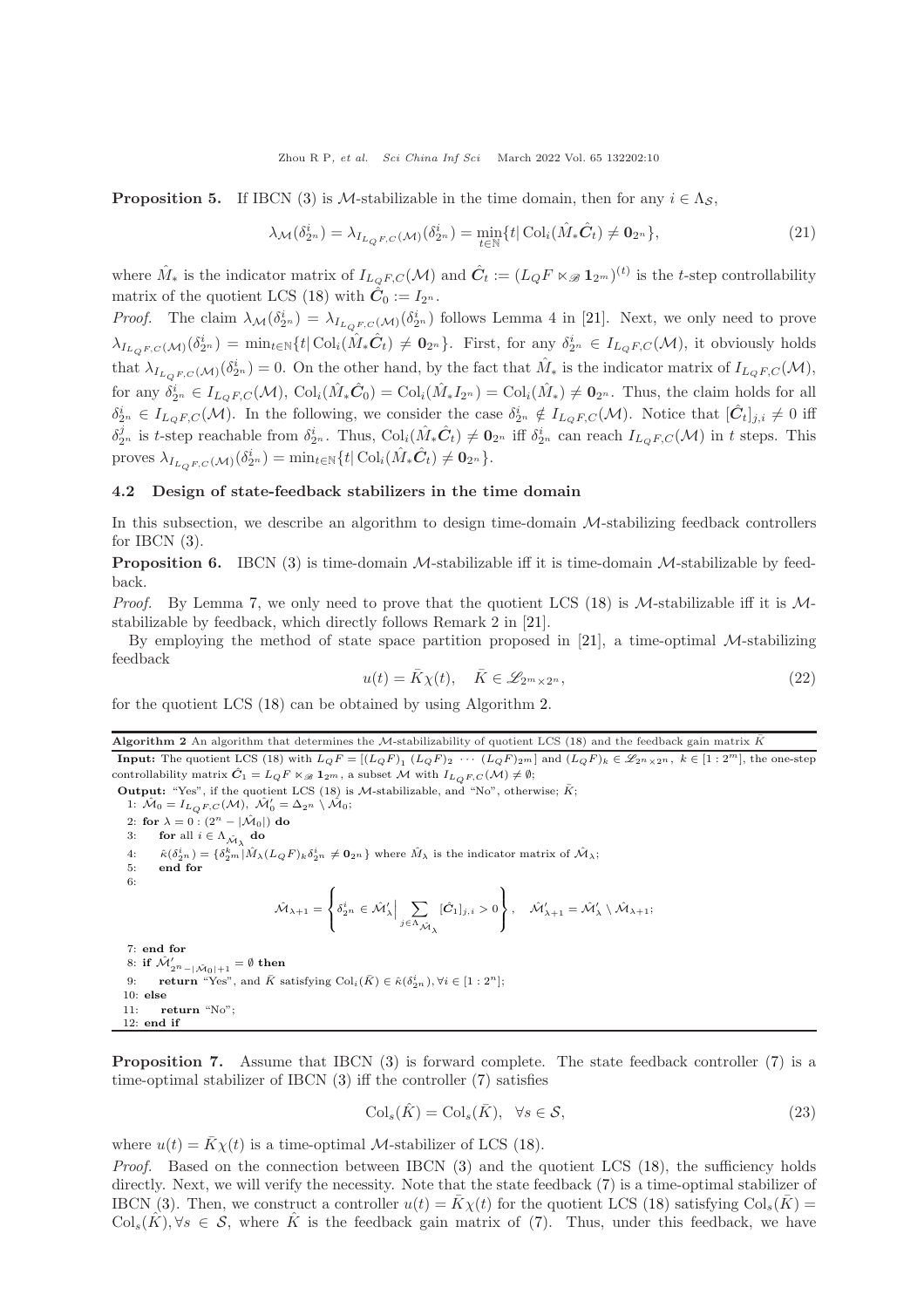

<span id="page-10-2"></span>Figure 2 Relationships between different stabilizabilities. HDSS, HDSSF, TDSS, and TDSSF represent hybrid-domain set stabilizability, hybrid-domain set stabilizability by feedback, time-domain set stabilizability, and time-domain set stabilizability by feedback, respectively. Two-way arrows and one-way arrows represent equivalence and implication, respectively.

that  $\chi_0$  can converge to M in  $\lambda_{\mathcal{M}}(\chi_0)$  steps for any state  $\chi_0 \in \mathcal{S}$ . Hence, the feedback satisfying  $\text{Col}_s(K) = \text{Col}_s(K), \forall s \in S$  is a time-optimal M-stabilizer of LCS [\(18\)](#page-8-0), and Eq. [\(23\)](#page-9-1) holds obviously.

**Remark 5.** According to Proposition [7,](#page-9-2) all the time-optimal M-stabilizers of IBCN [\(3\)](#page-3-1) can be determined by Algorithm [2.](#page-9-0)

**Remark 6.** In Algorithms [1](#page-6-0) and [2,](#page-9-0) it holds that  $0 \le \eta \le 2^n - |\mathcal{M}_0| \le 2^n$ ,  $0 \le i \le |\mathcal{M}_\eta| \le 2^n$ , and  $0 \leq k \leq 2^m$  $0 \leq k \leq 2^m$  $0 \leq k \leq 2^m$ . Thus, a rough estimation of the computational complexity of Algorithms [1](#page-6-0) and 2 is  $2^{2n+m}$ . How to reduce the computational complexity is a challenging problem for Boolean control networks because the number of states increases exponentially with the increase of the number of nodes. Further research is needed to reduce the computational complexity.

## <span id="page-10-0"></span>5 Relationships between different stabilizabilities

<span id="page-10-3"></span>**Proposition 8.** If IBCN [\(3\)](#page-3-1) is hybrid-domain  $M$ -stabilizable, then it is also time-domain  $M$ -stabilizable. *Proof.* This claim directly follows the fact that, for any initial state  $x_0$  and any input sequence  $u$ , the time-domain solution  $x(t; u, x_0) = x(t, j_t^+; u, x_0)$  is a subsequence of the hybrid-domain solution  $x(t_k, j_k; \boldsymbol{u}, x_0)$ .

As illustrated in Figure [2,](#page-10-2) we can summarize the relationships between different stabilizabilities as follows:

(1) The hybrid-domain set stabilizability is equivalent to the hybrid-domain set stabilizability by feedback (Proposition [3\)](#page-6-2).

(2) The time-domain set stabilizability and the time-domain set stabilizability by feedback are equivalent (Proposition [6\)](#page-9-3).

(3) The hybrid-domain set stabilizability implies the time-domain set stabilizability (Proposition [8\)](#page-10-3), but the reverse does not hold, as illustrated in Example [2.](#page-11-0) However, a hybrid-optimal feedback stabilizer is not necessarily time-optimal, as illustrated in Example [1.](#page-10-4)

(4) Based on Propositions [3,](#page-6-2) [6,](#page-9-3) and [8,](#page-10-3) the hybrid-domain set stabilizability by feedback implies the time-domain set stabilizability by feedback. However, the reverse is not true in general.

### <span id="page-10-1"></span>6 Examples

<span id="page-10-4"></span>**Example 1.** Consider IBCN [\(3\)](#page-3-1) with four state nodes  $(n = 4)$  and two input nodes  $(m = 2)$ , and  $\mathcal{J}=\{\delta_{16}^3, \delta_{16}^4, \delta_{16}^6, \delta_{16}^9, \delta_{16}^{10}, \delta_{16}^{13}, \delta_{16}^{14}\}, \mathcal{S}=\Delta_{16}\setminus \mathcal{J},$ 

> $F = \delta_{16}[2 \quad 3 \quad \diamond \quad \diamond \quad 3 \quad \diamond \quad 6 \quad 10 \quad \diamond \quad \diamond \quad 11 \quad 13 \quad \diamond \quad \diamond \quad 13 \quad 3$ 5 12  $\circ$   $\circ$  1  $\circ$  5 8  $\circ$   $\circ$  5 16  $\circ$   $\circ$  11 15 6 16  $\circ$   $\circ$  3  $\circ$  8 8  $\circ$   $\circ$  7 14  $\circ$   $\circ$  15 16 13 7  $\circ$   $\circ$  12  $\circ$  13 15  $\circ$   $\circ$  2 3  $\circ$   $\circ$  6 13],  $G = \delta_{16} [\diamond \diamond 12 \space 3 \space \diamond 9 \space \diamond \space \diamond 14 \space 6 \space \diamond \space \diamond 5 \space 3 \space \space \diamond \space \diamond \diamond).$

The diamond symbols represent the irrelevant elements that can be arbitrarily chosen. Assume that the target set  $\mathcal{M} = \{\delta_{16}^1, \delta_{16}^3, \delta_{16}^9, \delta_{16}^{12}, \delta_{16}^{16}\}$ . Because  $(JG)^6 J = \mathbf{0}_{16 \times 16}$ , this IBCN is forward complete. In the following, the hybrid-domain stabilizability will be checked first. According to the construction of the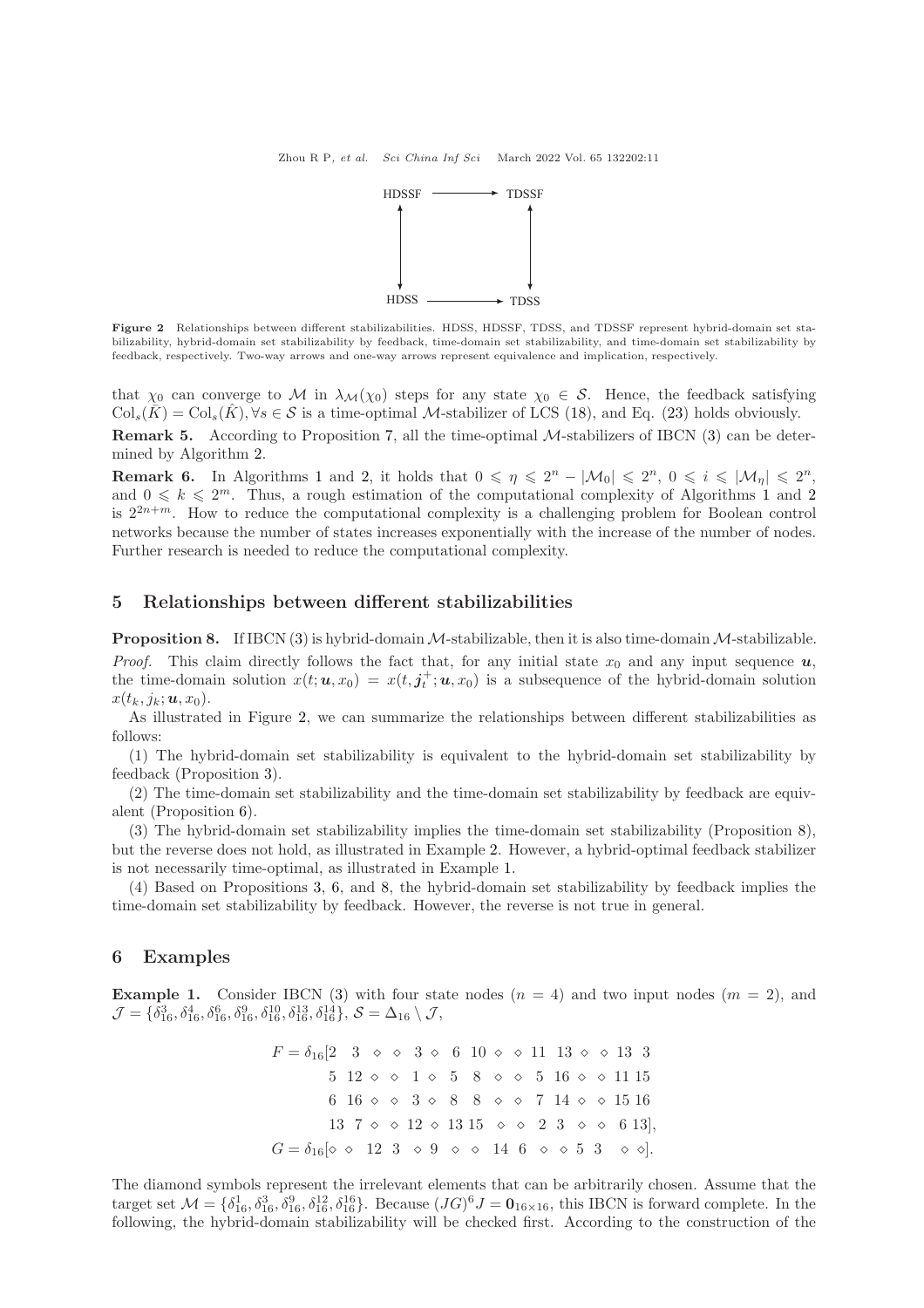<span id="page-11-1"></span>

| State $x$       | $\kappa(x)$                              | State $x$          | $\kappa(x)$                 | State $x$          | $\kappa(x)$                 |
|-----------------|------------------------------------------|--------------------|-----------------------------|--------------------|-----------------------------|
| $\delta_{16}^1$ | $\{\delta_4^1,\delta_4^2\}$              | $\delta_{16}^7$    | $\{\delta_4^2\}$            | $\delta_{16}^{12}$ | $\{\delta_4^2,\delta_4^4\}$ |
| $\delta_{16}^2$ | $\{\delta_4^1, \delta_4^2, \delta_4^3\}$ | $\delta^8_{16}$    | $\{\delta_4^4\}$            | $\delta_{16}^{15}$ | $\{\delta_4^1,\delta_4^2\}$ |
| $\delta^5_{16}$ | $\{\delta_4^1, \delta_4^3, \delta_4^4\}$ | $\delta_{16}^{11}$ | $\{\delta_4^2,\delta_4^4\}$ | $\delta_{16}^{16}$ | $\{\delta_4^1,\delta_4^3\}$ |

**Table 2** Admissible-control sets  $\kappa(x)$ , where  $x \in S$  in Example [1](#page-10-4)

k-domain LCS  $(10)$ , its transition matrix E can be given as

$$
E = [F_1 \times S \ F_2 \times S \ F_3 \times S \ F_4 \times S] + [G \times J \ G \times J \ G \times J \ G \times J]
$$
  
=  $\delta_{16}$ [2 3 12 3 3 9 6 10 14 6 11 13 5 3 13 3  
5 12 12 3 1 9 5 8 14 6 5 16 5 3 11 15  
6 16 12 3 3 9 8 8 14 6 7 14 5 3 15 16  
13 7 12 3 12 9 13 15 14 6 2 3 5 3 6 13],

where  $F_i \in \mathscr{L}_{16\times 16}$ ,  $i \in [1:4]$ , is the *i*-th block of F, and S and J are the indicator matrices of S and J, respectively. Based on Lemma [3,](#page-4-8) we have  $I_{E,C}(\mathcal{M}) = \{\delta_{16}^3, \delta_{16}^{12}, \delta_{16}^{16}\}\.$  In addition,  $\sum_{i \in \Lambda_{\star}}[(E \ltimes_{\mathscr{B}_{i}}]$  $(1.1)(16)_{i,j} > 0, \forall j \in [1:16],$  where  $\Lambda_{\star} = \{3, 12, 16\}$  is the index set of  $I_{E,C}(\mathcal{M})$ . Therefore, by using Theorem [1,](#page-6-3) the IBCN is hybrid-domain M-stabilizable. By Proposition [3,](#page-6-2) it is also hybrid-domain Mstabilizable by feedback. Hence, we can design a hybrid-optimal M-stabilizer for the IBCN as follows. Based on Proposition [2,](#page-6-4) we can calculate  $\eta_{\mathcal{M}} = \max{\eta_{\mathcal{M}}(x)|x \in \Delta_{16}} = 4$ . Thus, the state space  $\Delta_{16}$ can be divided into 5 disjoint nonempty layers as

$$
\mathcal{M}_0 = \{\delta_{16}^3, \delta_{16}^{12}, \delta_{16}^{16}\}, \ \mathcal{M}_1 = \{\delta_{16}^2, \delta_{16}^4, \delta_{16}^5, \delta_{16}^{14}\}, \ \mathcal{M}_2 = \{\delta_{16}^1, \delta_{16}^7, \delta_{16}^9, \delta_{16}^{11}, \delta_{16}^{13}\}, \ \mathcal{M}_3 = \{\delta_{16}^6, \delta_{16}^{15}\}, \quad \mathcal{M}_4 = \{\delta_{16}^8, \delta_{16}^{16}\}.
$$

Then, the hybrid-optimal feedback gain matrix K can be calculated by Algorithm [1,](#page-6-0) wherein  $\text{Col}_s(K) \in$  $\kappa(\delta_{16}^s), s \in \mathcal{S}$ , and the admissible-control sets  $\kappa(x), x \in \mathcal{S}$ , are shown in Table [2.](#page-11-1) Hence, a hybrid-optimal state feedback *M*-stabilizer can be given as  $u(t) = Kx(t, j_t^+)$ , where

$$
K = \delta_4[2 \; 1 \; \diamond \; \diamond \; 3 \; \diamond \; 2 \; 4 \; \diamond \; \diamond \; 4 \; 2 \; \diamond \; \diamond \; 2 \; 1].
$$

Under the above feedback, the closed-loop system becomes

<span id="page-11-2"></span>
$$
\begin{cases}\nx(t+1,j) = F_Kx(t,j), \ x(t,j) \in \mathcal{S}, \\
x(t,j+1) = Gx(t,j), \quad x(t,j) \in \mathcal{J},\n\end{cases}
$$
\n(24)

where  $F_K = FKM_{r,16} = \delta_{16} [5 \ 3 \ \diamond \ \diamond \ 3 \ \diamond \ 5 \ 15 \ \diamond \ \diamond \ 2 \ 16 \ \diamond \ \diamond \ 11 \ 3]$  and  $M_{r,16} \in \mathscr{L}_{256\times 16}$  is the power-reducing matrix satisfying  $Col_i(M_{r,16}) = \delta_{16}^i \times \delta_{16}^i$ ,  $i \in [1:16]$ . The state transfer graph of the closed-loop system is depicted in Figure [3.](#page-12-0) According to this figure, we find that all states can converge to  $I_{E,C}(\mathcal{M})$  and  $\delta_{16}^8$  transfers to  $I_{E,C}(\mathcal{M})$  within 4 time steps. On the other hand, based on the construction of LQ, we have L<sup>Q</sup> = δ16[1 2 12 12 5 12 7 8 12 12 11 12 12 12 15 16] and

$$
L_{Q}F = \delta_{16}[2 \quad 12 \quad \diamond \quad \diamond \quad 12 \quad \diamond \quad 12 \quad 12 \quad \diamond \quad \diamond \quad 11 \quad 12 \quad \diamond \quad \diamond \quad 12 \quad 12
$$

$$
5 \quad 12 \quad \diamond \quad \diamond \quad 1 \quad \diamond \quad 5 \quad 8 \quad \diamond \quad \diamond \quad 5 \quad 16 \quad \diamond \quad \diamond \quad 11 \quad 15
$$

$$
12 \quad 16 \quad \diamond \quad \diamond \quad 12 \quad \diamond \quad 8 \quad 8 \quad \diamond \quad \diamond \quad 7 \quad 12 \quad \diamond \quad \diamond \quad 15 \quad 16
$$

$$
12 \quad 7 \quad \diamond \quad \diamond \quad 12 \quad \diamond \quad 12 \quad 15 \quad \diamond \quad \diamond \quad 2 \quad 12 \quad \diamond \quad \diamond \quad 12 \quad 12].
$$

Based on Lemma [3,](#page-4-8) we can obtain  $I_{L_{Q}F,C}(\mathcal{M}) = \{\delta_{16}^{12}, \delta_{16}^{16}\}\$ . By Proposition [5,](#page-9-4) we can calculate  $\lambda_{\mathcal{M}}(\delta_{16}^8)$  =  $1 < 4$ . Thus, the feedback control is not a time-optimal  $M$ -stabilizer for this IBCN.

<span id="page-11-0"></span>**Example 2.** We consider IBCN [\(3\)](#page-3-1) with four state nodes and two input nodes, and  $\mathcal{J} = \{\delta_{16}^1, \delta_{16}^4, \delta_{16}^7, \delta_{16}^8, \delta_{16}^9, \delta_{16}^9, \delta_{16}^9, \delta_{16}^8, \delta_{16}^9, \delta_{16}^9, \delta_{16}^9, \delta_{16}^9, \delta_{16}^9, \delta_{16}^9, \delta_{16$  $\delta_{16}^{11}, \delta_{16}^{15}$ ,  $S = \Delta_{16} \setminus \mathcal{J}$ ,

> $F = \delta_{16}$ [ $\diamond$  5 3  $\diamond$  7 10  $\diamond$  6 3 14  $\diamond$  10 13 15  $\diamond$  1  $\Diamond$  7 9  $\Diamond$  11 7  $\Diamond$  2 2 3  $\Diamond$  12 12 1  $\Diamond$  7  $\Diamond$  9 12  $\Diamond$  2 1  $\Diamond$  7 6 13  $\Diamond$  9 3 15  $\Diamond$  11  $\Diamond$  3 10  $\Diamond$  14 15  $\Diamond$  1 10 6  $\Diamond$  13 13 12  $\Diamond$  14],  $G = \delta_{16}$ [5  $\diamond$   $\diamond$  7  $\diamond$   $\diamond$  8  $\diamond$   $\diamond$   $\diamond$  15  $\diamond$   $\diamond$   $\diamond$  16  $\diamond$ ].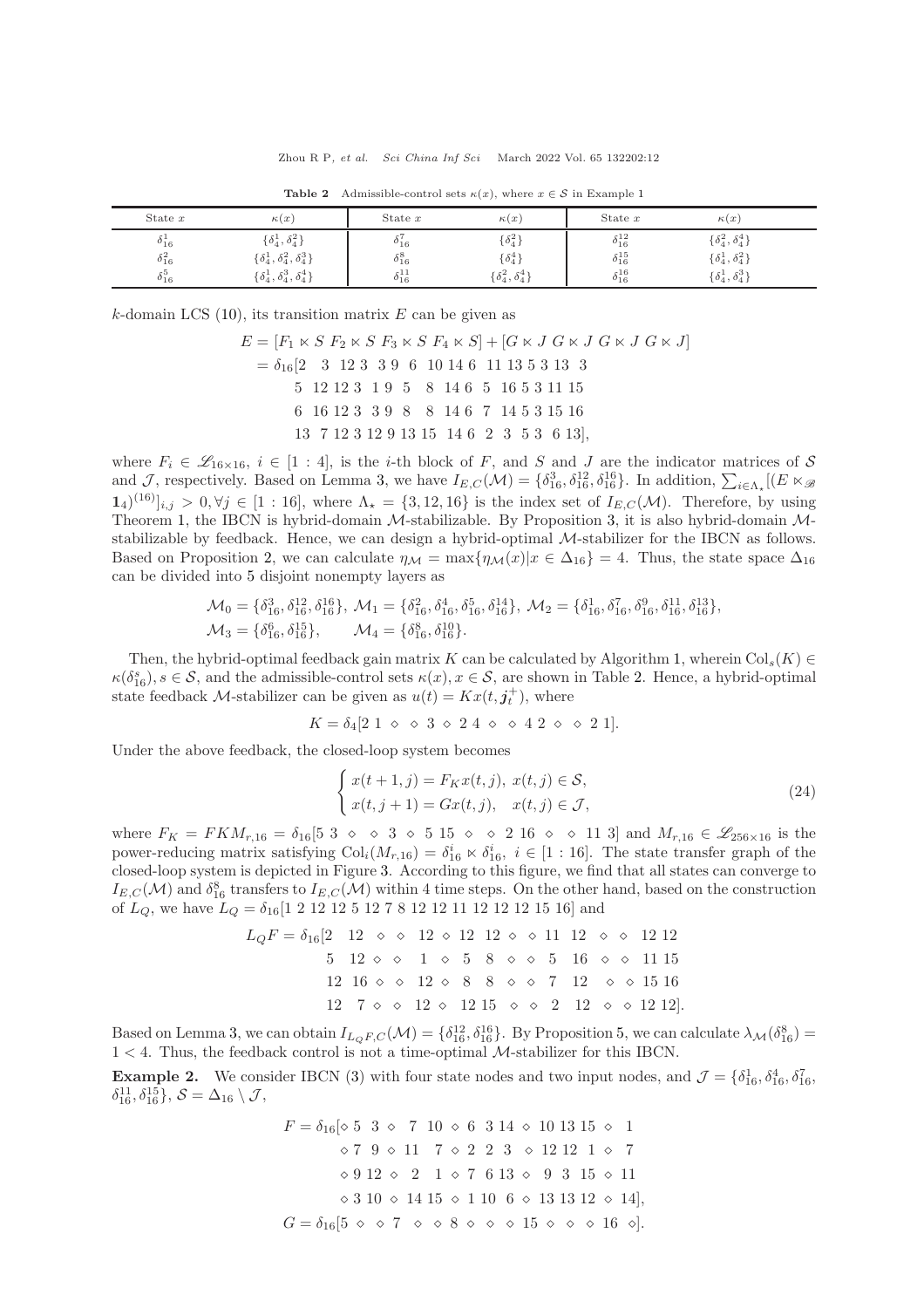<span id="page-12-0"></span>Zhou R P, et al. Sci China Inf Sci March 2022 Vol. 65 132202:13



Figure 3 The state transfer graph of the closed-loop IBCN [\(24\)](#page-11-2), where the solid arrows and the dashed arrows represent the behaviors of stepping and jumping, respectively.

Suppose that the target set  $\mathcal{M} = \{\delta_{16}^1, \delta_{16}^5, \delta_{16}^8, \delta_{16}^{10}, \delta_{16}^{15}, \delta_{16}^{16}\}.$  This IBCN is forward complete because  $(JG)^5J = 0_{16\times16}$ . In the following, we first check the hybrid-domain stabilizability. Based on the construction of the transition matrix  $E$  for the k-domain LCS [\(10\)](#page-5-1), we have

$$
E = [F_1 \times S \ F_2 \times S \ F_3 \times S \ F_4 \times S] + [G \times J \ G \times J \ G \times J \ G \times J]
$$
  
=  $\delta_{16}$  [5 5 3 7 7 10 8 6 3 14 15 10 13 15 16 1  
5 7 9 7 11 7 8 2 2 3 15 12 12 1 16 7  
5 9 12 7 2 1 8 7 6 13 15 9 3 15 16 11  
5 3 10 7 14 15 8 1 10 6 15 13 13 12 16 14],

where  $F_i \in \mathscr{L}_{16\times 16}$  is the *i*-th block of F with  $i \in [1:4]$ , and S and J are the indicator matrices of S and J, respectively. By Lemma [3,](#page-4-8) it is easily calculated that  $I_{E,C}(\mathcal{M}) = \emptyset$ . Thus, by Theorem [1,](#page-6-3) this IBCN is not M-stabilizable in the hybrid domain.

Next, we check the time-domain stabilizability. Based on the construction of  $L<sub>O</sub>$ , we can calculate  $L_Q = \delta_{16}[2\ 2\ 3\ 8\ 5\ 6\ 8\ 8\ 9\ 10\ 16\ 12\ 13\ 14\ 16\ 16]$ . Then we have

$$
L_{Q}F = \delta_{16} [\diamond 5 \quad 3 \quad \diamond \quad 8 \quad 10 \quad \diamond \quad 6 \quad 3 \quad 14 \quad \diamond \quad 10 \quad 13 \quad 16 \quad \diamond \quad 5
$$

$$
\diamond 8 \quad 9 \quad \diamond \quad 16 \quad 8 \quad \diamond 2 \quad 2 \quad 3 \quad \diamond \quad 12 \quad 12 \quad 5 \quad \diamond \quad 8
$$

$$
\diamond 9 \quad 12 \quad \diamond \quad 2 \quad 5 \quad \diamond 8 \quad 6 \quad 13 \quad \diamond \quad 9 \quad 3 \quad 16 \quad \diamond 16
$$

$$
\diamond 3 \quad 10 \quad \diamond 14 \quad 16 \quad \diamond 5 \quad 10 \quad 6 \quad \diamond 13 \quad 13 \quad 12 \quad \diamond 14].
$$

By Lemma [3,](#page-4-8) we can obtain  $I_{L_{Q}F,C}(\mathcal{M}) = \{\delta_{16}^5, \delta_{16}^8, \delta_{16}^{16}\}\$ . Moreover, it is easily checked that  $\sum_{i \in \Lambda_*} [(L_{Q}F_{i} + L_{Q}F_{i}]$  $(\mathbb{Z}_{\mathscr{B}}\mathbf{1}_4)^{(11)}|_{i,j} > 0, \forall j \in \Lambda_{\mathcal{S}}$ , where  $\Lambda_*$  and  $\Lambda_{\mathcal{S}}$  are the index sets of  $I_{L_{Q}F,C}(\mathcal{M})$  and  $\mathcal{S}$ , respectively. Thus, this IBCN is time-domain M-stabilizable by Theorem [2.](#page-8-6) Then, based on Proposition [6,](#page-9-3) we can construct a time-optimal controller to stabilize the IBCN with respect to  $M$ . By Proposition [5,](#page-9-4) it holds that  $\lambda_{\mathcal{M}} = \max{\lambda_{\mathcal{M}}(x)|x \in \mathcal{S}} = 4.$  Subsequently, we can partition S into 5 layers, i.e.,

$$
\hat{\mathcal{M}}_0 = \{\delta_{16}^5, \delta_{16}^8, \delta_{16}^{16}\}, \ \hat{\mathcal{M}}_1 = \{\delta_{16}^2, \delta_{16}^6, \delta_{16}^{14}\}, \ \hat{\mathcal{M}}_2 = \{\delta_{16}^9, \delta_{16}^{10}\}, \ \hat{\mathcal{M}}_3 = \{\delta_{16}^3, \delta_{16}^{12}\}, \ \hat{\mathcal{M}}_4 = \{\delta_{16}^{13}\}.
$$

Further, by Algorithm [2,](#page-9-0) the time-optimal feedback gain matrix K is calculated wherein  $\text{Col}_{s}(\hat{K}) \in$  $\hat{\kappa}(\delta_{16}^s), s \in \Lambda_{\mathcal{S}},$  and each admissible-control set  $\hat{\kappa}(x)$  is illustrated in Table [3.](#page-13-17) Therefore, a feedback that stabilizes the IBCN with respect to M in shortest transient period corresponds to  $u(t) = \hat{K}x(t, j_t^+)$  with

$$
\hat{K} = \delta_4 [\diamond 2 4 \diamond 1 3 \diamond 4 2 1 \diamond 3 3 1 \diamond 2].
$$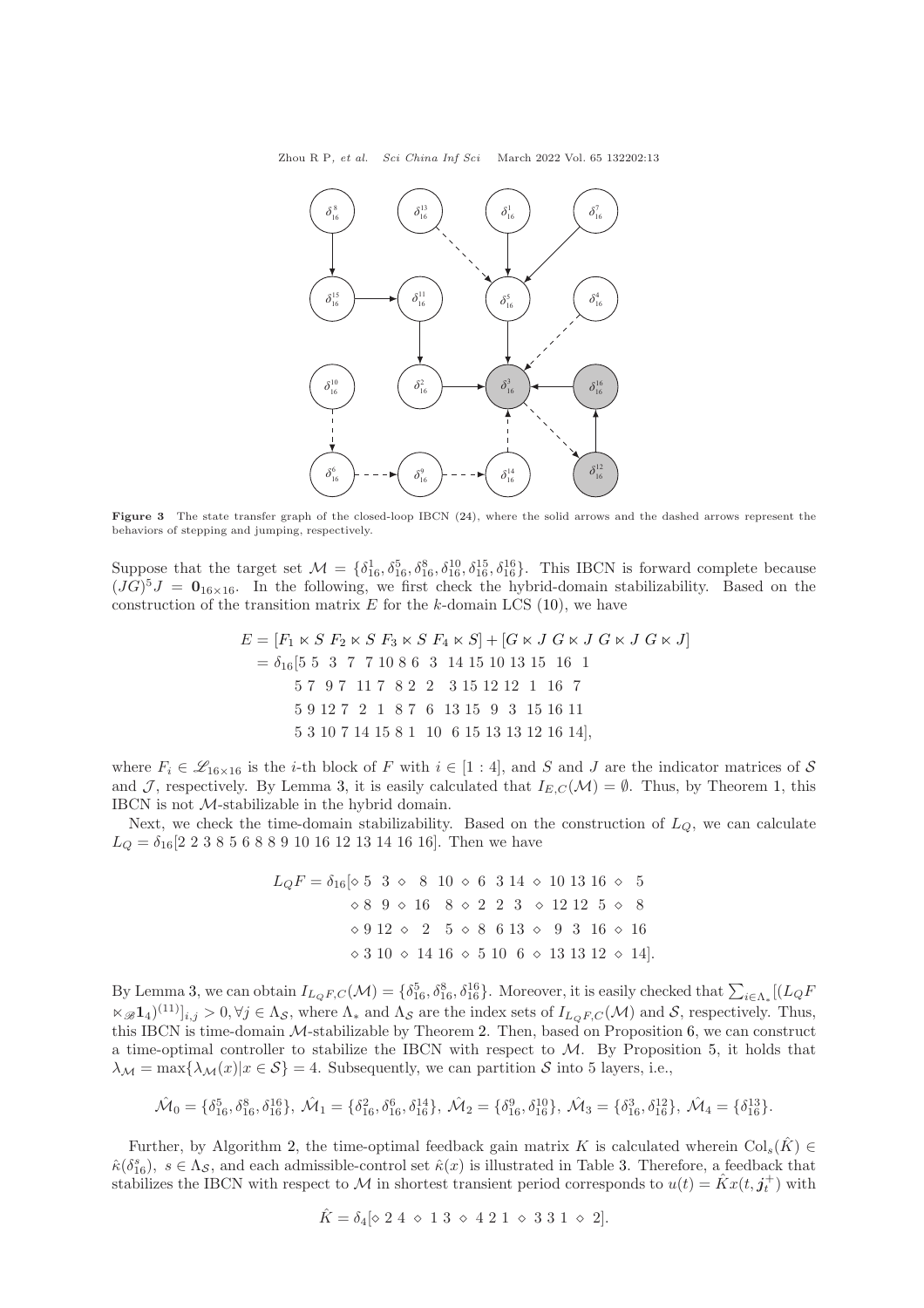<span id="page-13-17"></span>

| State $x$                                             | $\hat{\kappa}(x)$                                                                          | State $x$                                             | $\hat{\kappa}(x)$                                                                                           | State $x$                                                      | $\hat{\kappa}(x)$                                                                          | State $x$                                | $\hat{\kappa}(x)$                                                                    |
|-------------------------------------------------------|--------------------------------------------------------------------------------------------|-------------------------------------------------------|-------------------------------------------------------------------------------------------------------------|----------------------------------------------------------------|--------------------------------------------------------------------------------------------|------------------------------------------|--------------------------------------------------------------------------------------|
| $\delta_{16}^2$<br>$\delta_{16}^3$<br>$\delta_{16}^5$ | $\{\delta_4^1,\delta_4^2\}$<br>$\{\delta_4^2, \delta_4^4\}$<br>$\{\delta_4^1,\delta_4^2\}$ | $\delta_{16}^6$<br>$\delta^8_{16}$<br>$\delta^9_{16}$ | $\{\delta^{2}_{4}, \delta^{3}_{4}\}$<br>$\{\delta_4^3,\delta_4^4\}$<br>$\{\delta^{2}_{4}, \delta^{3}_{4}\}$ | $\delta_{16}^{10}$<br>$\delta_{16}^{12}$<br>$\delta_{16}^{13}$ | $\{\delta_4^1,\delta_4^4\}$<br>$\{\delta_4^1,\delta_4^3\}$<br>$\{\delta_4^2, \delta_4^3\}$ | $\delta_{16}^{14}$<br>$\delta_{16}^{16}$ | $\{\delta_4^1, \delta_4^2, \delta_4^3\}$<br>$\{\delta_4^1, \delta_4^2, \delta_4^3\}$ |

**Table 3** Admissible-control sets  $\hat{\kappa}(x)$ , where  $x \in \mathcal{S}$  in Example [2](#page-11-0)

## <span id="page-13-16"></span>7 Conclusion

In this paper, we investigated set stabilization of Boolean control networks with state-triggered impulses in the hybrid domain and the time domain under the framework of a hybrid-index model. Compared with the existing impulse triggering model based on time or events, the hybrid-index model focuses more on describing the instantaneity of the impulse process. We used the k-domain method to show that the hybrid-domain set stabilizability of an IBCN is equivalent to the set stabilizability of the corresponding k-domain LCS on the condition that the IBCN is forward complete. Moreover, we demonstrated that the time-domain set stabilizability of the IBCN is equivalent to set stabilizability of the resulting quotient LCS constructed by a quotient mapping if the forward completeness of an IBCN is fulfilled. According to these ideas, we obtained the necessary and sufficient conditions for the hybrid-domain and time-domain set stabilizability. Furthermore, based on the idea of partitioning the state space into layers that are disjoint and interrelated, we have proposed algorithms for determining all the hybrid-optimal and time-optimal feedback stabilizers. We have also summarized relationships between different set stabilizabilities.

Our future work will focus on the impulsive probabilistic Boolean control networks based on the proposed model.

Acknowledgements This work was jointly supported by National Natural Science Foundation of China (Grant Nos. 61873284, 61321003) and NSERC Canada.

#### <span id="page-13-0"></span>References

- <span id="page-13-1"></span>1 Schlitt T, Brazma A. Current approaches to gene regulatory network modelling. [BMC Bioinf,](https://doi.org/10.1186/1471-2105-8-S6-S9) 2007, 8: S9
- 2 Hecker M, Lambeck S, Toepfer S, et al. Gene regulatory network inference: data integration in dynamic models—a review. [Biosystems,](https://doi.org/10.1016/j.biosystems.2008.12.004) 2009, 96: 86–103
- <span id="page-13-3"></span><span id="page-13-2"></span>3 Kauffman S A. Metabolic stability and epigenesis in randomly constructed genetic nets. [J Theor Biol,](https://doi.org/10.1016/0022-5193(69)90015-0) 1969, 22: 437–467
- 4 Albert R, Barab´asi A L. Dynamics of complex systems: scaling laws for the period of Boolean networks. [Phys Rev Lett,](https://doi.org/10.1103/PhysRevLett.84.5660) 2000, 84: 5660–5663
- 5 Gaucherel C, Théro H, Puiseux A, et al. Understand ecosystem regime shifts by modelling ecosystem development using Boolean networks. [Ecol Complex,](https://doi.org/10.1016/j.ecocom.2017.06.001) 2017, 31: 104–114
- <span id="page-13-4"></span>6 Torres P J R, Mercado E I S, Rif´on L A. Probabilistic Boolean network modeling of an industrial machine. [J Intell Manuf,](https://doi.org/10.1007/s10845-015-1143-4) 2018, 29: 875–890
- <span id="page-13-5"></span>7 Aldana M. Boolean dynamics of networks with scale-free topology. [Physica D-Nonlin Phenomena,](https://doi.org/10.1016/S0167-2789(03)00174-X) 2003, 185: 45–66
- 8 Samuelsson B, Troein C. Superpolynomial growth in the number of attractors in Kauffman networks. [Phys Rev Lett,](https://doi.org/10.1103/PhysRevLett.90.098701) 2003, 90: 098701
- 9 Heidel J, Maloney J, Farrow C, et al. Finding cycles in synchronous Boolean networks with applications to biochemical systems. [Int J Bifurcation Chaos,](https://doi.org/10.1142/S0218127403006765) 2003, 13: 535–552
- 10 Drossel B, Mihaljev T, Greil F. Number and length of attractors in a critical Kauffman model with connectivity one. Phys Rev Lett, 2005, 94: 088701
- <span id="page-13-7"></span><span id="page-13-6"></span>11 Cheng D Z. Input-state approach to Boolean networks. [IEEE Trans Neural Netw,](https://doi.org/10.1109/TNN.2008.2011359) 2009, 20: 512–521
- <span id="page-13-8"></span>12 Kitano H. Cancer as a robust system: implications for anticancer therapy. [Nat Rev Cancer,](https://doi.org/10.1038/nrc1300) 2004, 4: 227–235
- 13 Akutsu T, Hayashida M, Ching W K, et al. Control of Boolean networks: hardness results and algorithms for tree structured networks. [J Theor Biol,](https://doi.org/10.1016/j.jtbi.2006.09.023) 2007, 244: 670–679
- <span id="page-13-10"></span><span id="page-13-9"></span>14 Cheng D, Qi H, Li Z. Analysis and Control of Boolean Networks–A Semi-Tensor Product Approach. London: Springer, 2011
- 15 Cheng D Z, Qi H S. Controllability and observability of Boolean control networks. [Automatica,](https://doi.org/10.1016/j.automatica.2009.03.006) 2009, 45: 1659–1667
- 16 Fornasini E, Valcher M E. Observability, reconstructibility and state observers of Boolean control networks. IEEE Trans Autom Control, 2012, 58: 1390–1401
- <span id="page-13-11"></span>17 Zhang L J, Zhang K Z. Controllability and observability of Boolean control networks with time-variant delays in states. IEEE Trans Neural Netw Learn Syst, 2013, 24: 1478–1484
- <span id="page-13-12"></span>18 Li R, Yang M, Chu T G. State feedback stabilization for Boolean control networks. [IEEE Trans Automat Contr,](https://doi.org/10.1109/TAC.2013.2238092) 2013, 58: 1853–1857
- 19 Bof N, Fornasini E, Valcher M E. Output feedback stabilization of Boolean control networks. [Automatica,](https://doi.org/10.1016/j.automatica.2015.03.032) 2015, 57: 21–28
- 20 Lu J Q, Sun L J, Liu Y, et al. Stabilization of Boolean control networks under aperiodic sampled-data control. SIAM J Control Optim, 2018, 56: 4385–4404
- <span id="page-13-13"></span>21 Guo Y Q, Wang P, Gui W H, et al. Set stability and set stabilization of Boolean control networks based on invariant subsets. [Automatica,](https://doi.org/10.1016/j.automatica.2015.08.006) 2015, 61: 106–112
- <span id="page-13-14"></span>22 Liu Y, Sun L J, Lu J Q, et al. Feedback controller design for the synchronization of Boolean control networks. IEEE Trans Neural Netw Learn Syst, 2016, 27: 1991–1996
- 23 Zhong J, Lu J Q, Huang T W, et al. Controllability and synchronization analysis of identical-hierarchy mixed-valued logical control networks. [IEEE Trans Cybern,](https://doi.org/10.1109/TCYB.2016.2560240) 2017, 47: 3482–3493
- <span id="page-13-15"></span>24 Meng [M, Lam J, Feng J E, et al. Stability and stabilization of Boolean networks with stochastic delays.](https://doi.org/10.1109/TAC.2018.2835366) IEEE Trans Automat Contr, 2019, 64: 790–796